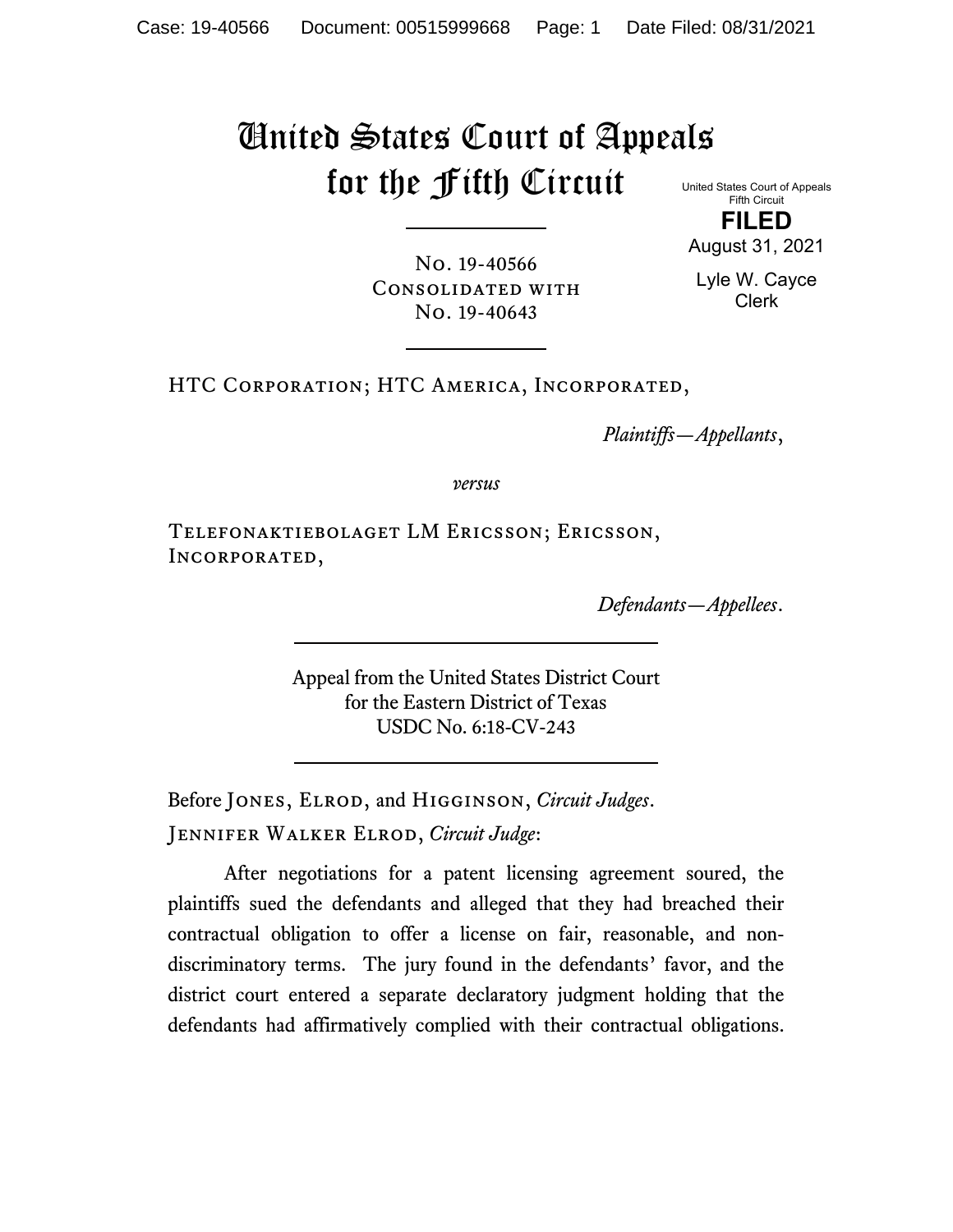### c/w No. 19-40643

Now, the plaintiffs appeal, challenging the district court's declaratory judgment in the defendants' favor (which relies on the facts found by the jury) and certain of the district court's jury instructions and evidentiary rulings. Finding no error in any of the district court's decisions, we AFFIRM.

I.

With the small cell phones we carry in our pockets, instant access to communication, information, and entertainment are never more than a few simple taps away. Devices communicate seamlessly with one another to bring us the data we need in seconds, regardless of which company developed those devices or what network they are on.

To make all of this possible, industry standard setting organizations have settled on technical standards that permit interoperability between devices. These standards dictate how cell phones and cellular towers communicate with one another, and they promote fast, reliable, and secure connections between devices. This is why a person with an iPhone on AT&T's network can call or text someone with a Samsung phone on Verizon's network without any trouble. Mobile device manufacturers and network providers all use the same set of standards when designing their devices and networks to ensure compatibility between various devices and networks.

Standards may be generally beneficial for both consumers and industry participants. *See generally* Mark A. Lemley, *Intellectual Property Rights and Standard-Setting Organizations*, 90 Calif. L. Rev. 1889, 1896–98 (2002). However, industry standards also pose a risk of anticompetitive behavior. *See, e.g.*, *Ericsson, Inc. v. D-Link Sys., Inc.*, 773 F.3d 1201, 1209 (Fed. Cir. 2014) (explaining two "potential concerns" with standardization).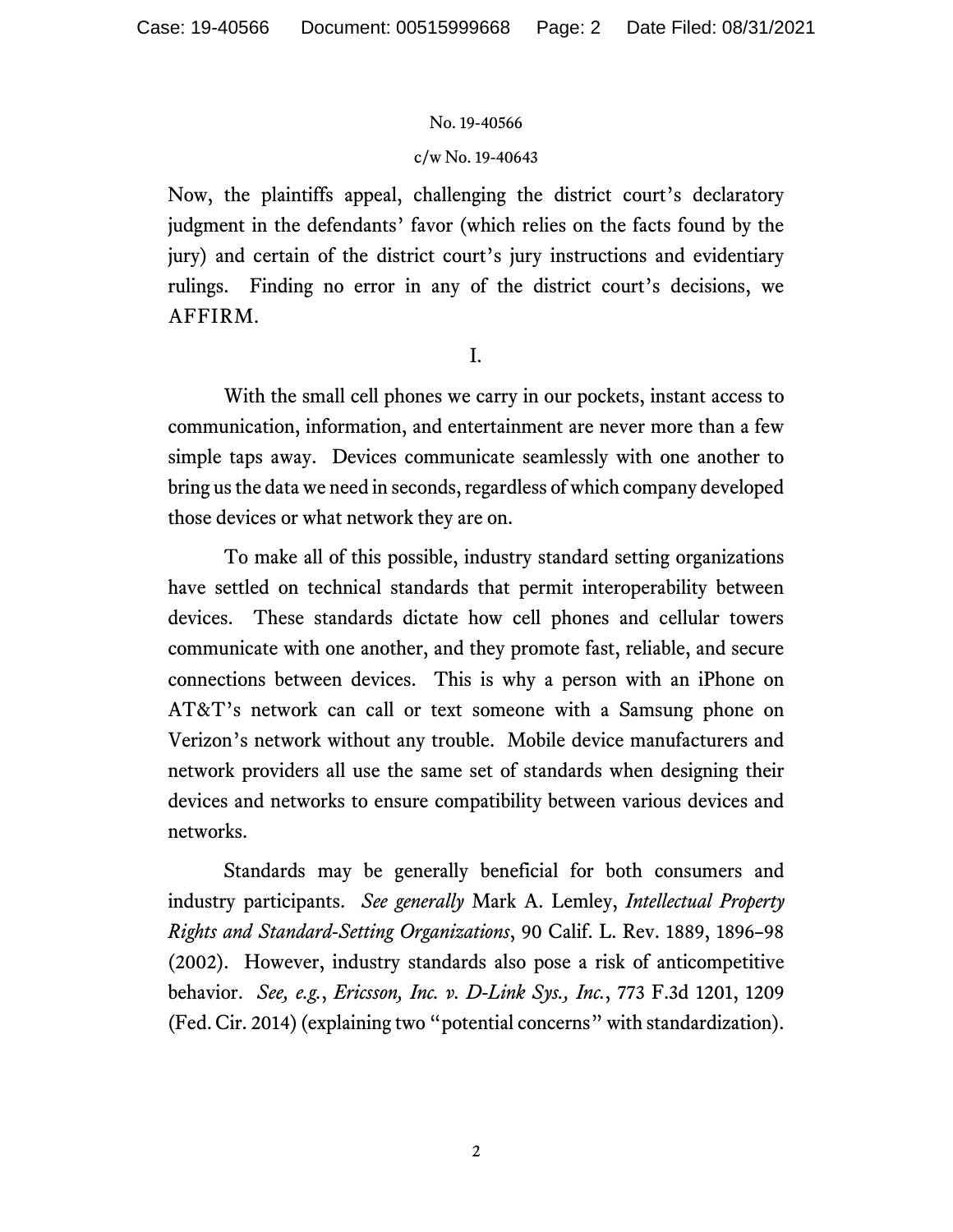#### c/w No. 19-40643

Standards frequently incorporate patented technology, known as standardessential patents. *See id.* When a patent becomes essential to an industry standard, other companies face a choice if they want to have a standardcompliant device: They can either attempt to license the patented technology in order to develop their own product, or they can risk a patent infringement action against them. This puts the holder of a standard-essential patent in a powerful position to extract as much money as they want from potential licensees.

To combat the potential for anticompetitive behavior, standard setting organizations require standard-essential patent holders to commit to licensing their patents on fair, reasonable, and non-discriminatory terms (FRAND terms). *See id.* Companies seeking to license under these terms become third-party beneficiaries of the contract between the standardessential patent holder and the standard setting organization. They are thus enabled to enforce the terms of that contract. *See Microsoft Corp. v. Motorola, Inc.*, 696 F.3d 872, 885 (9th Cir. 2012).

This case involves such an attempt to license a standard-essential patent. The European Telecommunications Standards Institute (ETSI) is a preeminent standard setting organization in the mobile telecommunications field. The France-based organization established many of the global standards for 3G, 4G, and 5G cellular communications technology. ETSI asks its members that own standard-essential patents to provide "an irrevocable undertaking in writing that [they are] prepared to grant irrevocable licences on fair, reasonable and non-discriminatory" terms. If a patent owner is not prepared to grant such licenses, ETSI may exclude the patented technology from the standard.

Telefonaktiebolaget LM Ericsson and Ericsson, Inc. (collectively Ericsson) hold numerous patents that are considered essential to the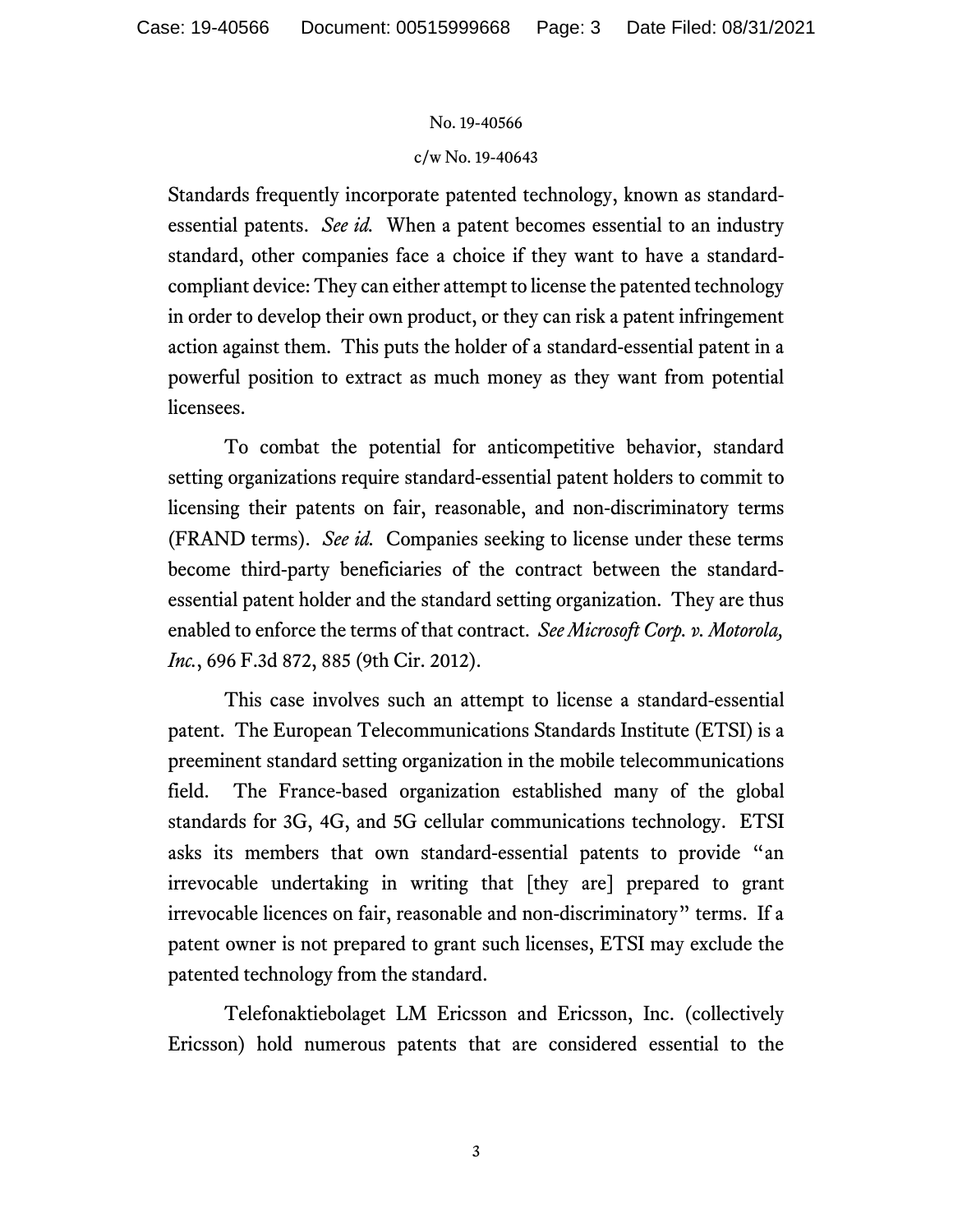#### c/w No. 19-40643

standards for 2G, 3G, and 4G technology. Ericsson has agreed with ETSI to grant licenses to other companies to use its standard-essential patents on FRAND terms. HTC Corp. and HTC America, Inc. (collectively HTC) produce mobile devices that implement the 2G, 3G, and 4G standards. HTC also owns several standard-essential patents related to 2G, 3G, and 4G technology. But to manufacture standard-compliant mobile devices, HTC has to obtain a license to use Ericsson's patents.

Ericsson and HTC have previously entered into three cross-license agreements for their respective patents—one in 2003, one in 2008, and one in 2014. In the 2014 licensing agreement, HTC agreed to pay Ericsson a lump sum of \$75 million to license Ericsson's patents regardless of HTC's phone sales. Based on HTC's sales, the company paid Ericsson approximately \$2.50 per mobile device.

In 2016, a short time before the 2014 license was about to expire, HTC and Ericsson began negotiating to renew the license. Ericsson offered a rate of \$2.50 per 4G device. HTC did not accept this offer. Instead, it independently examined the value of Ericsson's patents and reasoned that the royalty rate should be based on the smallest salable patent-practicing unit rather than the net sales price of the entire end-user device. HTC concluded that the relevant unit was the baseband processor, the hardware component of a cellular device that allows it to connect to cellular networks. Based on this conclusion, HTC met with Ericsson in late March 2017 and counteroffered a rate of \$0.10 per 4G device.

Ericsson considered HTC's offer to be "so far off of the norm" that it "chilled" the negotiations. Ericsson left the meeting intending to justify its initial \$2.50 per 4G device offer. A few days after that meeting, on April 6, 2017, HTC filed the present lawsuit, alleging that Ericsson had breached its commitment to provide a license on FRAND terms. In June, while the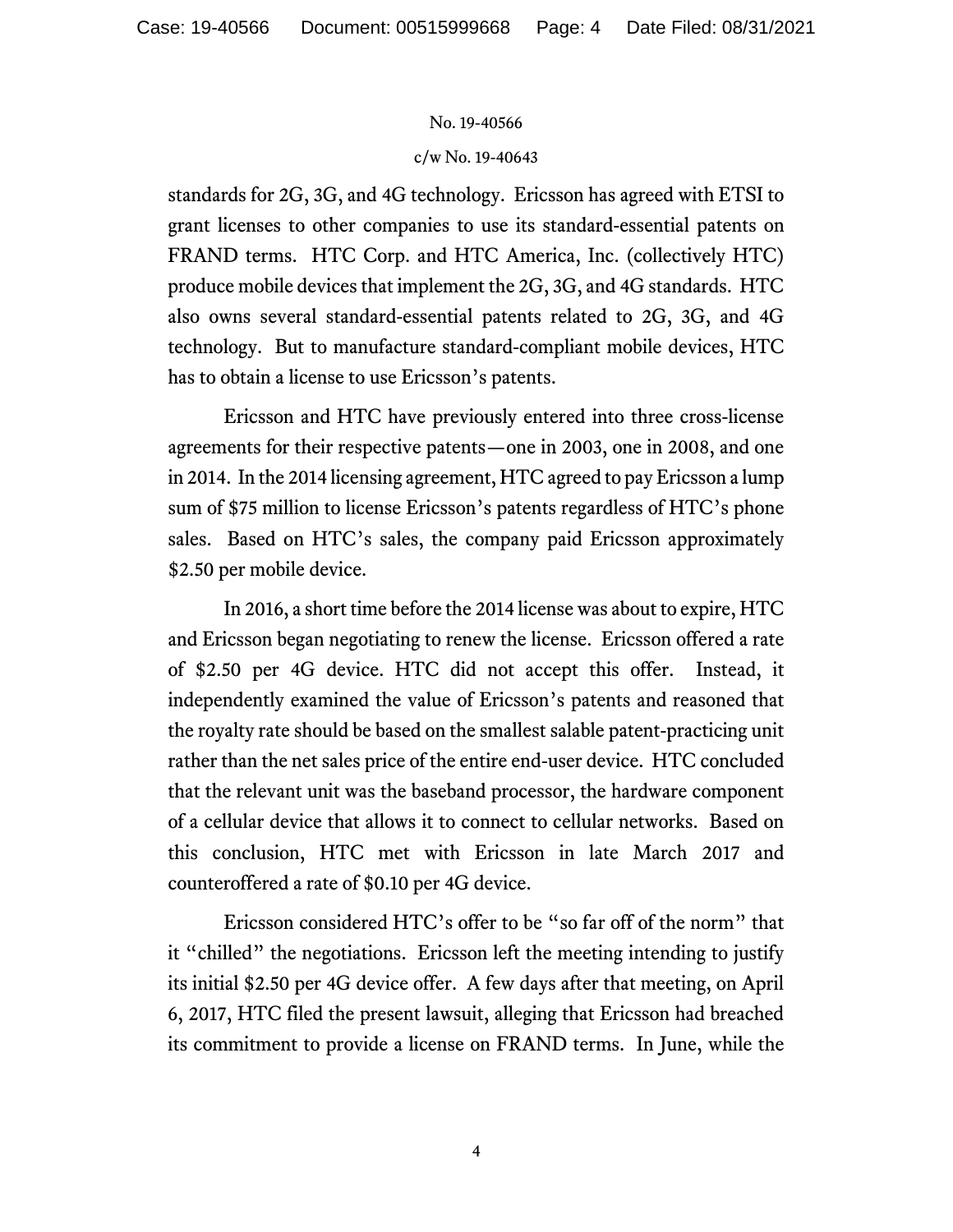#### c/w No. 19-40643

lawsuit was pending, Ericsson proposed a new licensing agreement whereby HTC would pay 1% of each 4G device sold, subject to a \$1 floor and a \$4 cap. HTC did not accept this second offer either. Instead, it filed an amended complaint seeking declaratory relief that Ericsson had breached its contractual obligations to ETSI by insisting on non-FRAND terms and had failed to negotiate in good faith.<sup>[1](#page-28-0)</sup> Ericsson counterclaimed for a declaration that its offers were FRAND and alleged that HTC had failed to negotiate in good faith.

At trial, the parties debated how to determine the value of Ericsson's patents, which would affect whether Ericsson had offered FRAND terms to HTC. For its part, HTC sought to prove that Ericsson had not offered FRAND terms. It advocated apportioning the value of Ericsson's patents using the profit margin on the baseband processor, rather than the net sales prices of the finished mobile device, as the royalty base. HTC also pointed to several larger mobile device manufacturers, like Apple and Huawei, who had received significantly more favorable licensing agreements than the one offered to HTC.

Ericsson argued that it had offered FRAND terms to HTC and negotiated in good faith. It contended that the best way to determine whether proposed terms were fair and reasonable was to look at licenses that Ericsson had negotiated with other, similarly situated companies. All of those licenses were based on the value that Ericsson's product provided to the end-user product, not just the smallest salable unit. Ericsson pointed to its licenses

<sup>&</sup>lt;sup>1</sup> HTC also sought back royalties and brought antitrust claims against Ericsson under the Sherman Act. The district court compelled arbitration on these claims, however, and they are not at issue in this appeal.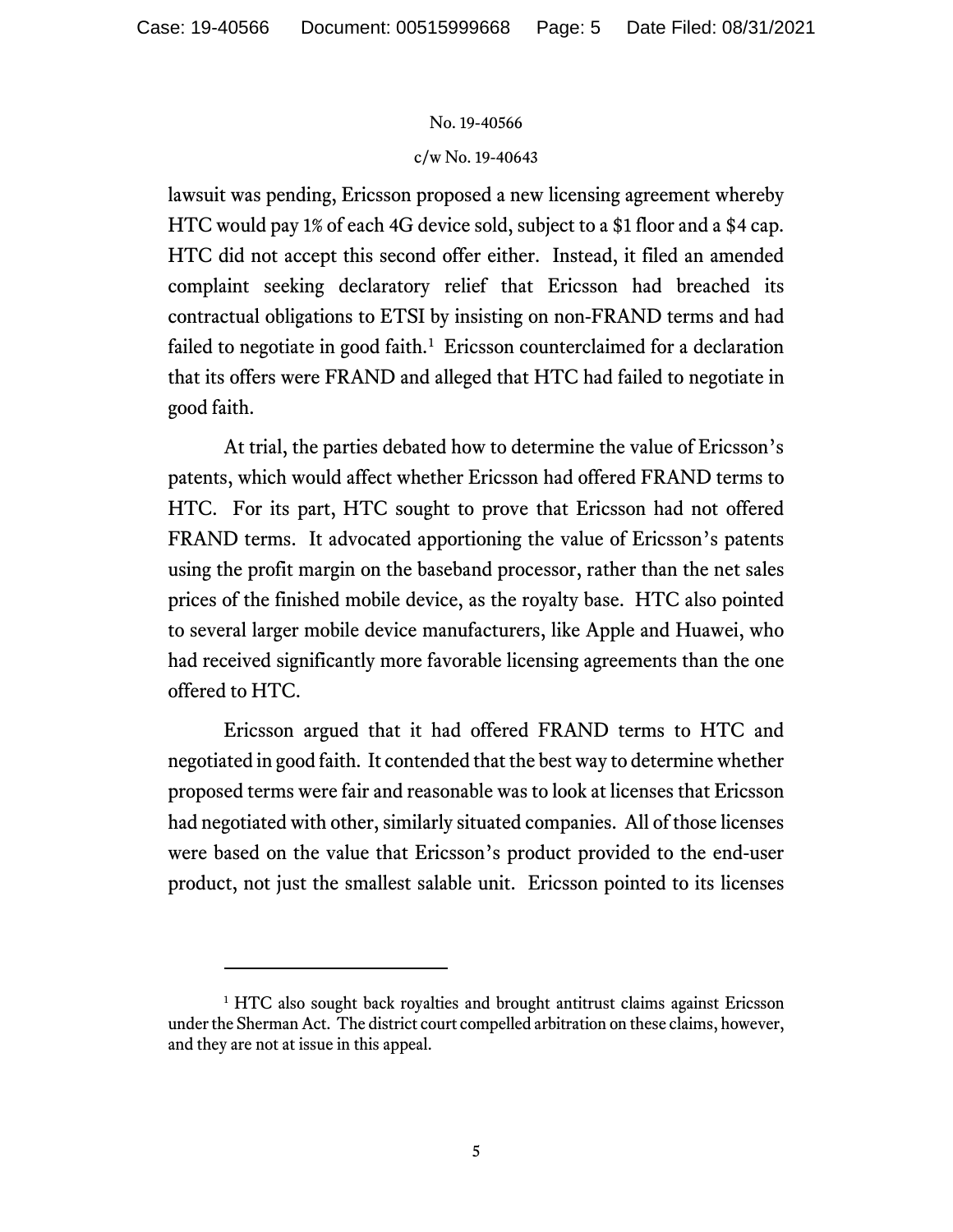#### c/w No. 19-40643

with several of HTC's competitors, each of which contained terms similar to those offered to HTC.

Ericsson and HTC both submitted proposed jury instructions. HTC proposed highly detailed instructions to help the jury interpret FRAND, but Ericsson objected to most of these instructions and proposed a more general FRAND instruction. The district court considered the two proposals, but ultimately gave the following instruction to the jury: "Whether or not a license is FRAND will depend upon the totality of the particular facts and circumstances existing during the negotiations and leading up to the license. Ladies and gentlemen, there is no fixed or required methodology for setting or calculating the terms of a FRAND license rate."

Before issuing this charge to the jury, the district court held a formal charge conference with both HTC and Ericsson where it invited "any possible objections" to its proposed language. HTC made no objection to this instruction. Instead, at the end of the charge conference, HTC requested that eleven of its proposed jury instructions also be included in the final jury instructions. The district court overruled "[t]hose offerings and any objection relating for their non-inclusion in the final jury instructions."

The jury was tasked with answering three questions: (1) "whether HTC prove[d] by a preponderance of the evidence that Ericsson breached its contractual obligation to offer HTC a license, on FRAND terms, to Ericsson's cellular standard-essential patents"; (2) whether Ericsson had breached its duty of good faith negotiations; and (3) whether HTC had breached its duty to negotiate in good faith.

After deliberation, the jury returned a verdict finding that HTC had not proven that Ericsson had breached its FRAND duties and that both parties had breached their obligations to negotiate in good faith. HTC did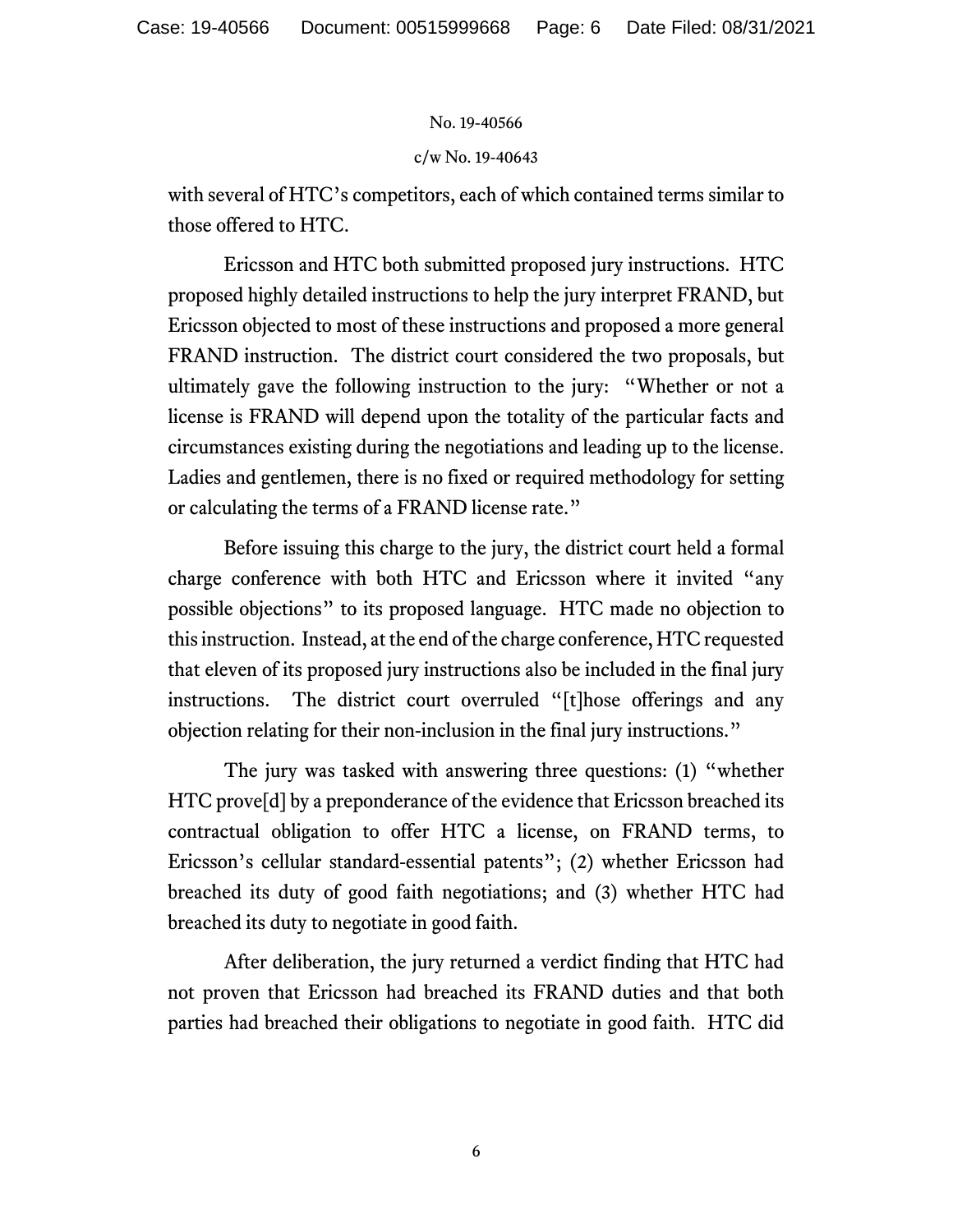#### c/w No. 19-40643

not make a post-verdict Rule 50(b) motion. Ericsson moved for a declaratory judgment on its counterclaim. The district court granted Ericsson's request and declared "that, in its dealings with HTC as presented in this case, Ericsson complied with its FRAND assurance to HTC, as set forth in" its licensing declarations with ETSI. HTC now appeals: (1) the district court's exclusion of three of HTC's requested jury instructions; (2) the district court's declaratory judgment that Ericsson had complied with its obligation to provide HTC a license on FRAND terms; and (3) the district court's exclusion of certain expert testimonial evidence as hearsay.

II.

We first consider whether the district court erred in not giving HTC's proposed jury instructions. Although HTC initially asked the district court to include eleven instructions at the end of the charge conference, HTC has appealed the exclusion of only three of those eleven instructions. HTC challenges the district court's refusal to give two instructions relating to apportioning the value of Ericsson's patents and one instruction regarding the non-discrimination requirement of FRAND.

We typically review a challenge to the district court's jury instructions "under an abuse of discretion standard, affording the trial court substantial latitude in describing the law to the jurors." *Jimenez v. Wood Cnty.*, 660 F.3d 841, 845 (5th Cir. 2011) (*en banc*) (quoting *United States v. Santos*, 589 F.3d 759, 764 (5th Cir. 2009)). Ericsson contends that HTC failed to properly object in the district court, and thus our review should be limited to plain error. *See id.*; Fed. R. Civ. P. 51(d)(2) ("A court may consider a plain error in the instructions that has not been preserved as required by Rule  $51(d)(1)$  if the error affects substantial rights."). However, we do not decide this issue because we conclude that, even under the abuse-of-discretion standard, the district court did not commit reversible error by excluding HTC's proposed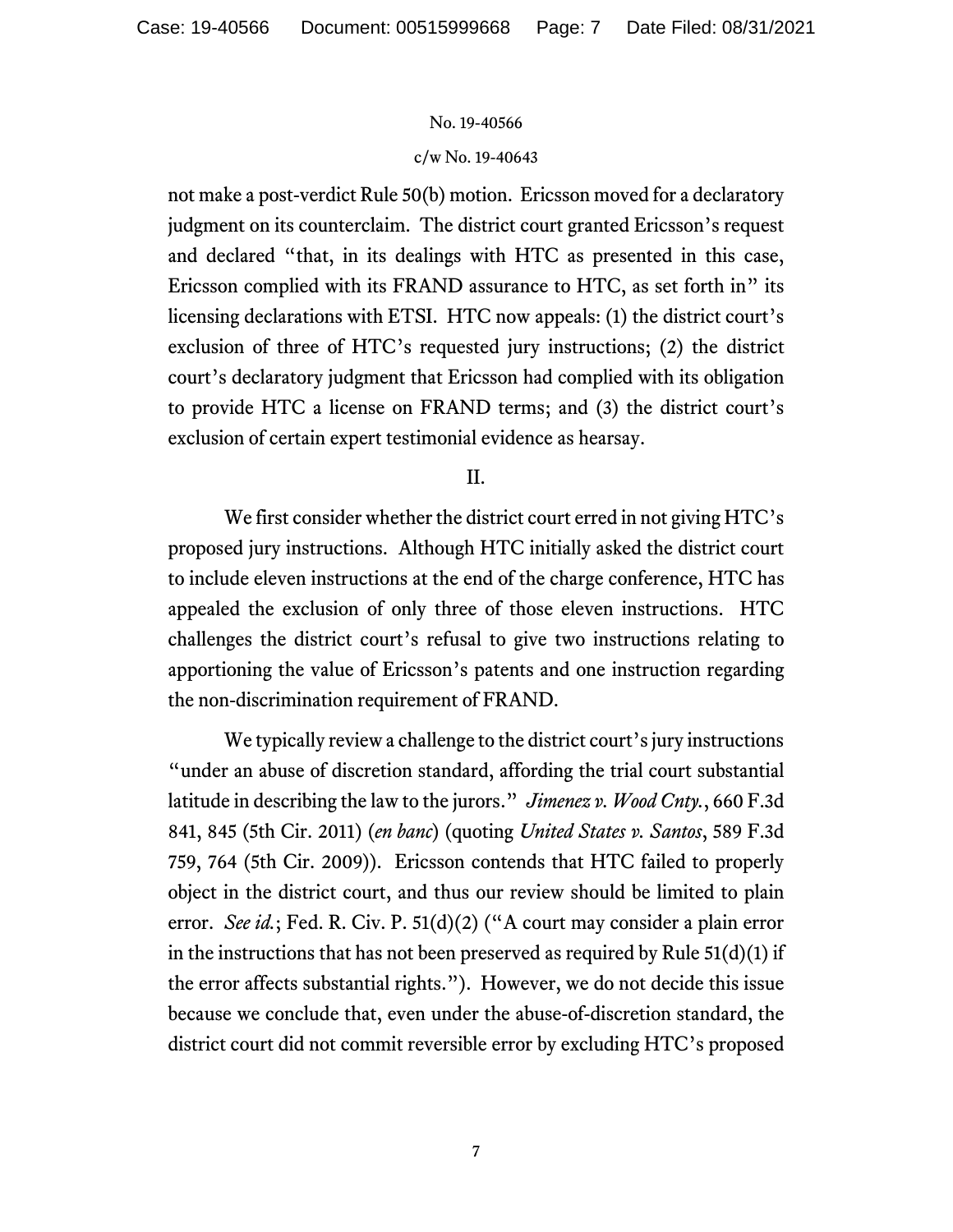#### c/w No. 19-40643

instructions.[2](#page-28-0) When reviewing for abuse of discretion, we will reverse a district court's refusal to give a requested jury instruction "only if the instruction (1) was a substantially correct statement of law, (2) was not substantially covered in the charge as a whole, and (3) concerned an important point in the trial such that the failure to instruct the jury on the issue seriously impaired the [party's] ability to present a given [claim]." *Kanida v. Gulf Coast Med. Pers. LP*, 363 F.3d 568, 578 (5th Cir. 2004) (quoting *United States v. McClatchy*, 249 F.3d 348, 356 (5th Cir. 2001)).

HTC contends that, rather than being instructed that "[w]hether or not a license is FRAND will depend upon the totality of the particular facts and circumstances" and that "there is no fixed or required methodology for setting or calculating the terms of a FRAND license," the jury should have been told to apportion the value of the patents from the non-patented features of HTC's phones. Moreover, according to HTC, the jury should have been told that the non-discrimination requirement of FRAND "serves to level the playing field among competitors" by requiring a patent holder to provide similar terms to similarly situated licensees.

<sup>&</sup>lt;sup>2</sup> We note, however, that "[t]o preserve a jury instruction error, a party must make 'a specific, formal, on-the-record objection.'" *Eastman Chem. Co. v. Plastipure, Inc.*, 775 F.3d 230, 241 (5th Cir. 2014) (quoting *Jimenez*, 660 F.3d at 845). Our precedent requires parties to meticulously comply with the instructions of Federal Rule of Civil Procedure 51 in order to properly preserve an alleged error for appeal. *See id.*; *Jimenez*, 660 F.3d at 845; *Kelly v. Boeing Petroleum Servs., Inc.*, 61 F.3d 350, 361 (5th Cir. 1995); *Russell v. Plano Bank & Tr.*, 130 F.3d 715, 719 (5th Cir. 1997) ("We have repeatedly held that a general objection to the district court's jury instructions is insufficient to satisfy Rule 51."); *Taita Chem. Co. v. Westlake Styrene, LP*, 351 F.3d 663, 668 (5th Cir. 2003) (holding that an objection was inadequate where the party only generally objected "to every one of the numbered charges proposed and offered by [the party], one through 103, to the extent they were not incorporated in the final charges").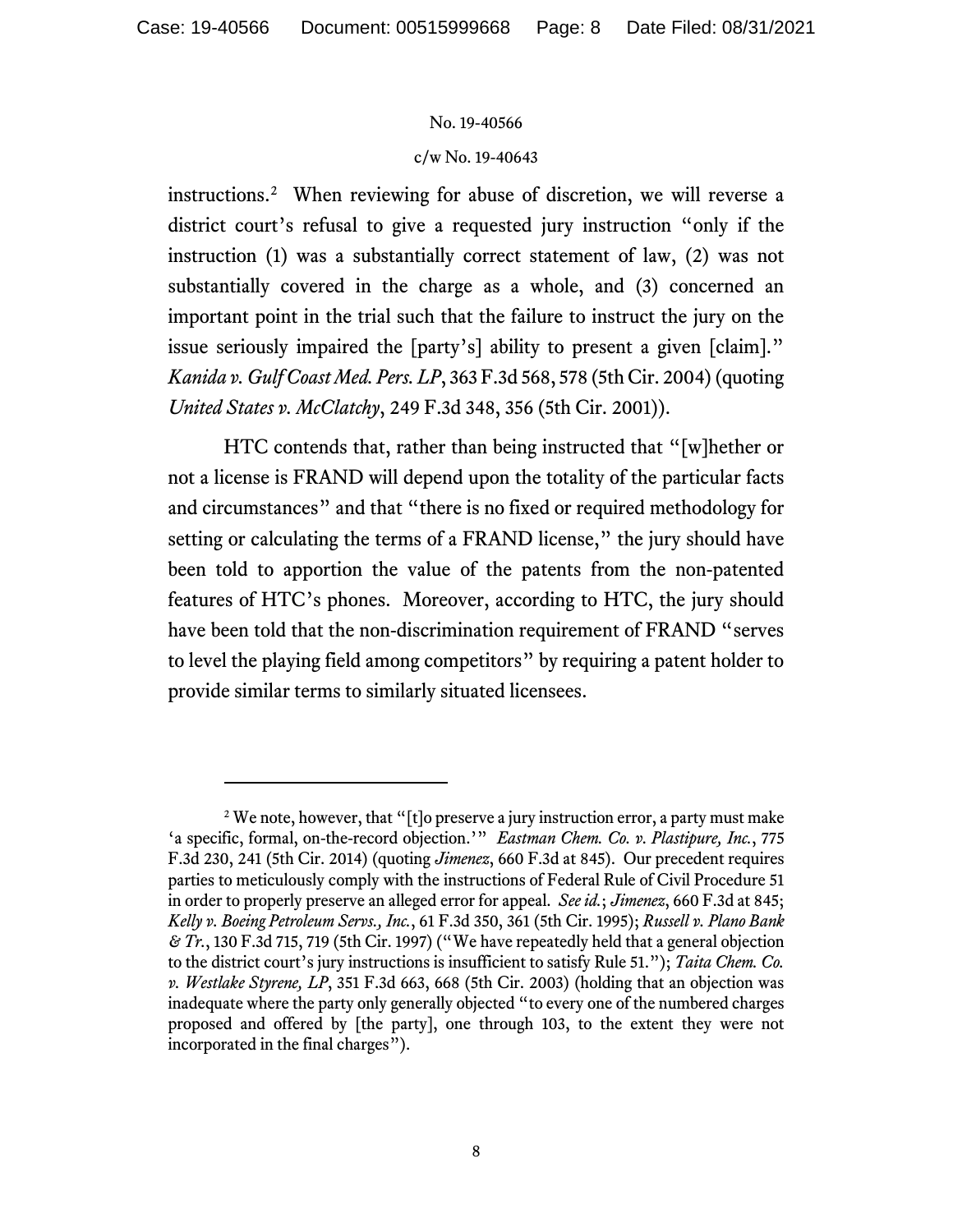#### c/w No. 19-40643

HTC has failed to demonstrate that the district court committed reversible error in refusing to give HTC's proposed instructions. To begin with, HTC's requested instructions were not "substantially correct" statements of the law. *Id.* Proposed jury instructions that rely on inapplicable law cannot be "substantially correct." *See United States v. Spalding*, 894 F.3d 173, 188 (5th Cir. 2018) (holding that instructions that relied on a case that "was inapposite" did not need to be given); *United States v. Webster*, 162 F.3d 308, 322–23 (5th Cir. 1998) ("Because the factor has nothing to do with Webster's conduct or intent, his proffered general instruction would have incorrectly stated the law.").

Here, all of HTC's proposed instructions miss the mark because they rely on inapplicable law. Ericsson's FRAND commitment is part of an agreement that it made with ETSI. Accordingly, the district court held, and HTC has not challenged on appeal, that Ericsson's FRAND commitment "is 'governed by the laws of France,' and is 'solely [] contractual [in] nature.'" Whether Ericsson's offer complied with the terms of its agreement with ETSI is thus a matter of French contract law. *See, e.g.*, *Microsoft Corp. v. Motorola, Inc.*, 795 F.3d 1024, 1040 (9th Cir. 2015) (explaining that a similar case was "not a patent law action" but a breach-of-contract case); *Apple, Inc. v. Motorola Mobility, Inc.*, 886 F. Supp. 2d 1061, 1081 (W.D. Wis. 2012) (applying "French law to Apple's claims involving ETSI" in a breach-of-FRAND case); King Fung Tsang & Jyh-An Lee, *Unfriendly Choice of Law in FRAND*, 59 Va. J. Int'l L. 220, 263 (2019) ("Generally, U.S. cases have characterized all three FRAND issues as contractual.").

In spite of this, HTC's proposed jury instructions are based on United States patent law. HTC did not even attempt to justify its proposed instructions under French contract law or to argue that French contract law and United States patent law are equivalent. Nor did it try to support its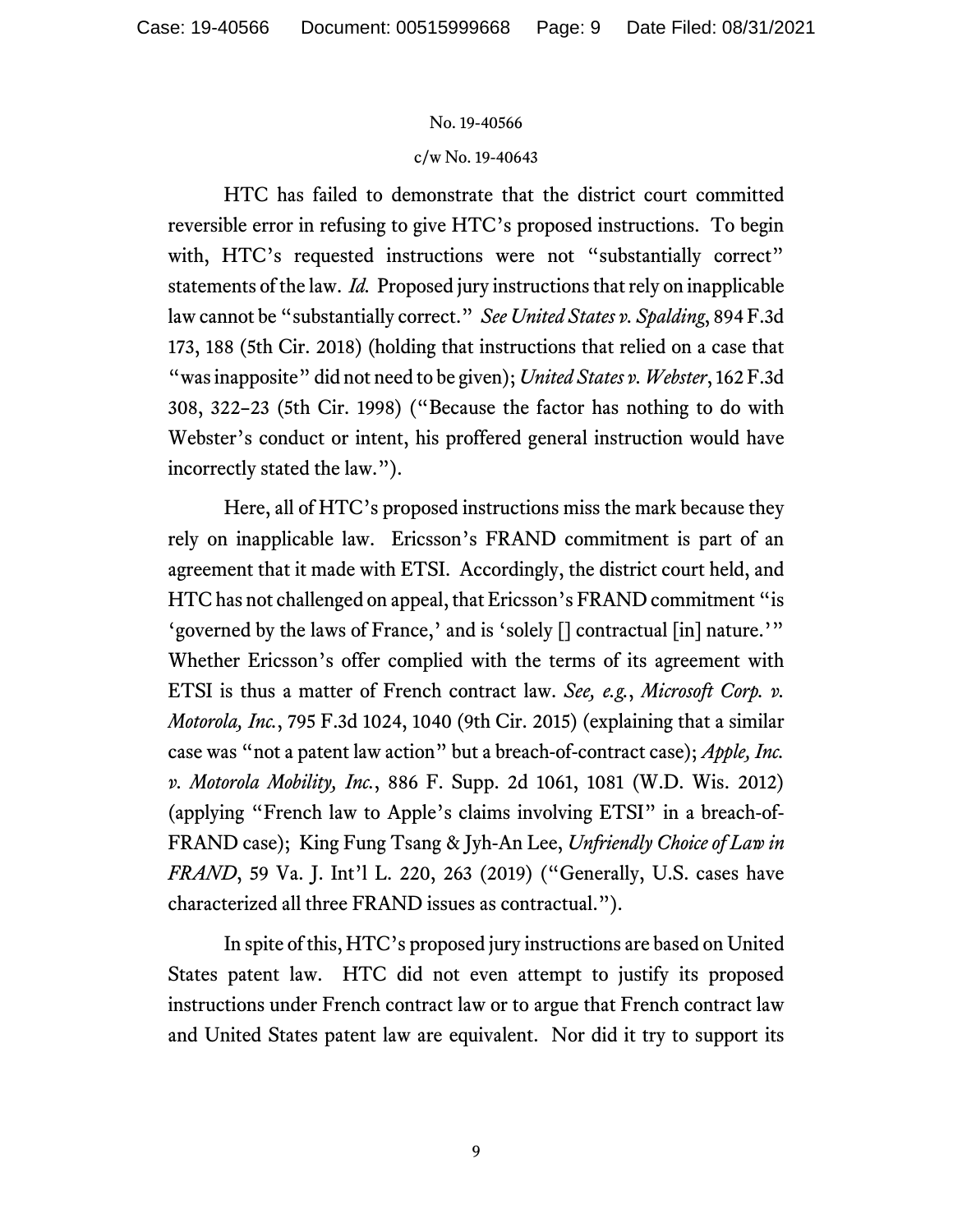## c/w No. 19-40643

position by pointing to the specific, governing provisions of Ericsson's agreement with ETSI. Because HTC relied on inapplicable law to support its proposed instructions, the district court was well within its discretion in refusing to give those instructions.

Even if United States law were to govern the case, none of HTC's instructions would have been required. For the proposed apportionment instructions, HTC relied on patent-damages cases for support, not other breach-of-contract cases. In patent-damages cases involving a FRAND commitment, the Federal Circuit has held that "district courts must make clear to the jury that any royalty award must be based on the incremental value of the invention, not the value of the standard as a whole or any increased value the patented feature gains from its inclusion in the standard." *D-Link Sys., Inc.*, 773 F.3d at 1235. In such cases, then, a general apportionment instruction may be necessary. *See id.* HTC urges us to adopt a similar requirement in this case by holding that the district court abused its discretion in refusing to provide HTC's requested instructions.The United States as an amicus supports the use of a general apportionment instruction where, as here, the agreement at issue does not specifically define what constitutes FRAND.

However, as other courts have recognized, a breach-of-contract case involving a breach-of-FRAND claim "is not a patent law action." *Microsoft Corp.*, 795 F.3d at 1040. The act of determining the value of a standardessential patent for purposes of calculating damages is distinct from assessing whether a particular offer made during unique licensing negotiations was fair and reasonable. So, while "the Federal Circuit's patent law methodology can serve as guidance in contract cases on questions of patent valuation," *id.*, it does not explicitly govern the interpretation of contractual terms, even terms that are intertwined with patent law. *Cf. Bonzel v. Pfizer, Inc.*, 439 F.3d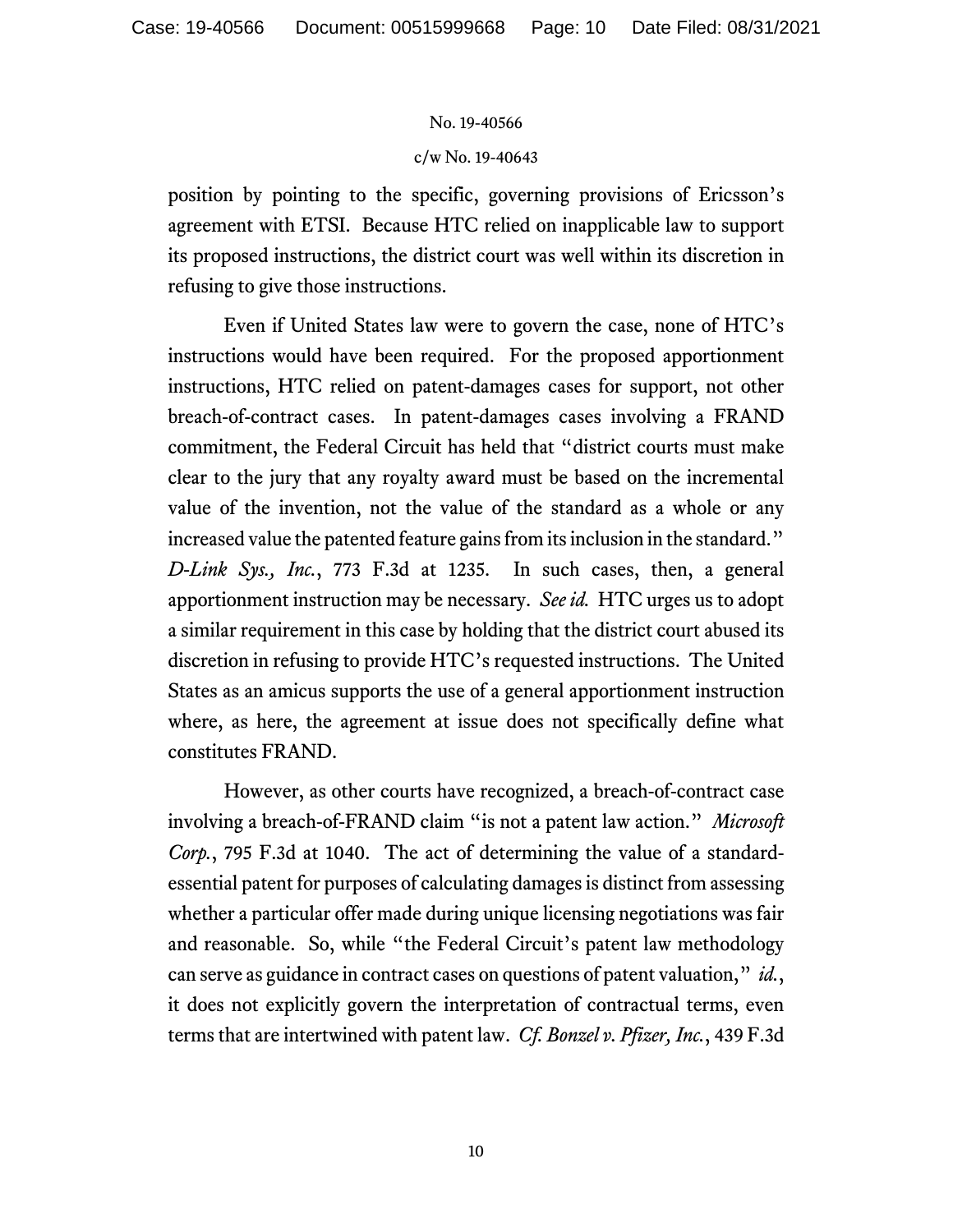## c/w No. 19-40643

1358, 1363 (Fed. Cir. 2006) ("The nature of this contract action does not change because the contract is a patent license  $\dots$ ."). Thus, although the district court may have been permitted to use United States patent-law principles to guide its instructions (assuming that United States law were to apply), it was not obligated to do so.

As for the non-discrimination instruction that HTC requested, it is erroneous because it flatly contradicts the agreement between Ericsson and ETSI. No federal court of appeals has directly considered a FRAND nondiscrimination claim in detail. But as with the other elements of FRAND, "[t]rial courts should ... consider the patentee's actual [F]RAND commitment in crafting the jury instruction." *D-Link Sys., Inc.*, 773 F.3d at 1231 (discussing jury instructions in a patent-damages case). HTC's proposed non-discrimination instruction would do away with any "difference in terms" offered to potential licensees if the difference "creates a competitive disadvantage for a prospective licensee." The proposed instruction described the non-discrimination prong of FRAND as something designed to "level the playing field among competitors . . . by prohibiting preferential treatment that imposes different costs to different competitors."

HTC's proposed instruction would transform the non-discrimination element of FRAND into a most-favored-licensee approach, which would require Ericsson to provide identical licensing terms to all prospective licensees. But ETSI has already rejected a most-favored-licensee approach and chosen to give patent holders some flexibility in coming to reasonable agreements with different potential licensees. *See* J. Gregory Sidak, *Fair and Unfair Discrimination in Royalties for Standard-Essential Patents Encumbered by a FRAND or RAND Commitment*, 2 Criterion J. on Innovation 301, 313–14 (2017). Giving HTC's proposed instruction to the jury would have caused confusion regarding the scope of the non-discrimination element of the actual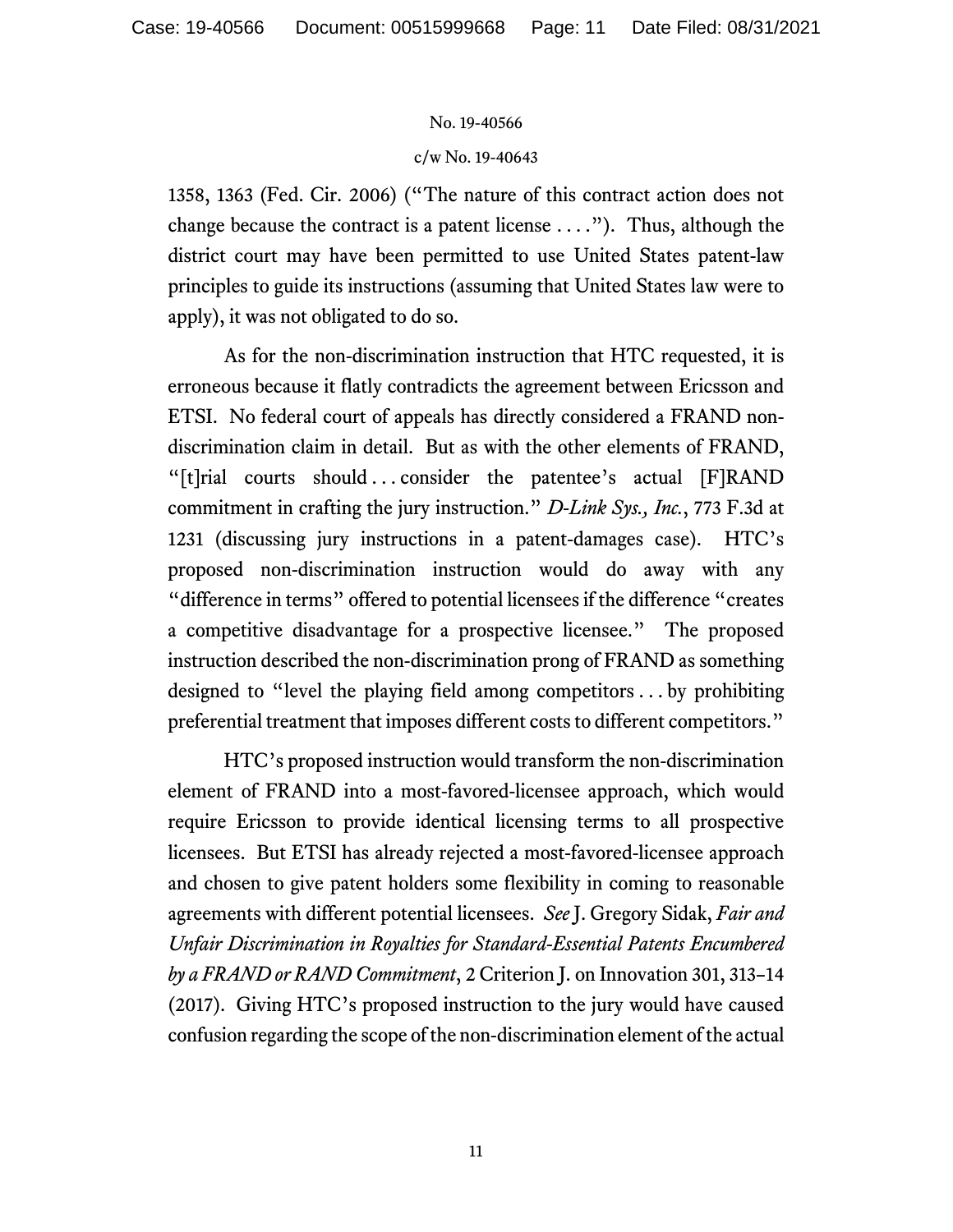#### c/w No. 19-40643

FRAND agreement between Ericsson and ETSI. The district court was well within its discretion to refuse to give such an instruction.<sup>[3](#page-28-0)</sup>

Even if HTC's proposed instructions were substantially correct statements of the law, we still would not reverse the district court's decision to exclude them. Such an exclusion would constitute reversible error only if the proposed instructions "concerned an important point in the trial such that the failure to instruct the jury on the issue seriously impaired [HTC's] ability to present a given [claim]." *Kanida*, 363 F.3d at 578 (quoting *McClatchy*, 249 F.3d at 356). HTC has not demonstrated that this is the case.

On appeal, HTC contends that the district court should have instructed the jury to apportion the value of Ericsson's patents from the end product and base the reasonable royalty rate "on the incremental value that the patented invention adds to the end product." But whether apportionment was necessary was not an issue at trial. Both parties agreed that apportionment was required and that the patent's value needed to be based on the value that the patent added to the end product and not on any value derived from being a part of the standard.

Only the *methodology* for determining the patent's value was disputed. HTC fought to convince the jury that the patent's apportioned value should

<sup>&</sup>lt;sup>3</sup> HTC's proposed instructions also depart from the leading model instructions provided by the Federal Circuit Bar Association for patent-damages cases involving FRAND terms. Those instructions state that the jury "must consider the following two factors in setting a royalty: (1) Any royalty for the patented technology must be apportioned from the value of the standard as a whole; and (2) The royalty must be based on the value of the invention, not any value added by the standardization of that invention. Generally, the non-discrimination requirement of FRAND means that similarly situated firms should receive similar terms and conditions (or have access to the same range of terms and conditions)." Model Pat. Jury Instructions § 5.11 (Federal Circuit Bar Association 2020). HTC's proposed instructions go well beyond these straightforward directives.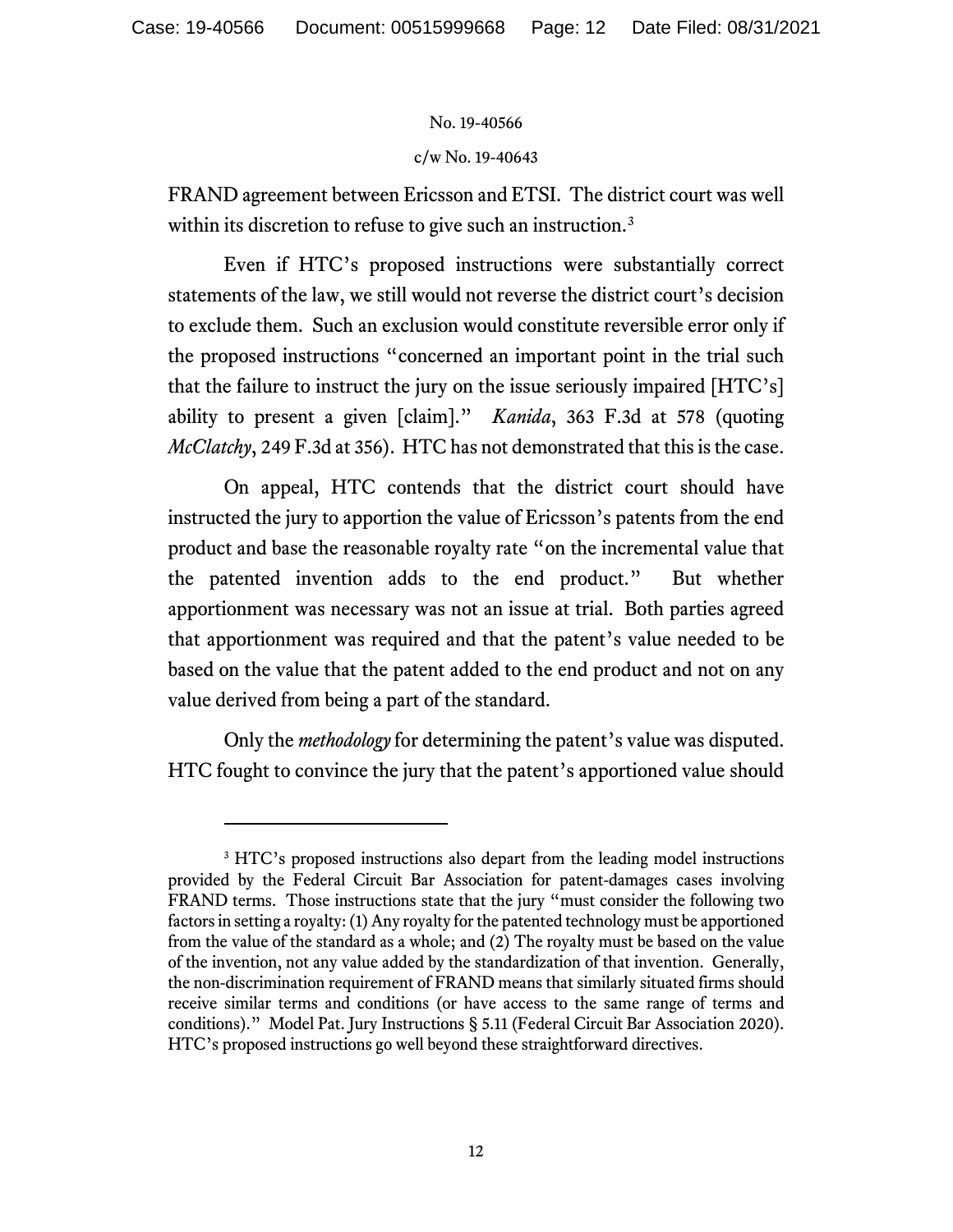#### c/w No. 19-40643

be based on the smallest salable patent-practicing unit rather than the net value of the device. Ericsson agreed that apportionment was necessary; it simply thought that the best way to determine the value that its patents added to the end product was by looking to the negotiated-for prices that others had paid to license those patents. Thus, HTC's proposed apportionment instructions did not concern an important point at trial because they addressed an undisputed issue.

Moreover, the failure to give HTC's three proposed instructions in no way impaired HTC's ability to present its claims. In other cases, we have declined to correct the erroneous exclusion of jury instructions when the jury instructions that were given were substantively correct "and trial counsel was able to present the jury with the inferences they were permitted to make from the evidence." *Kanida*, 363 F.3d at 579; *see also United States v. Cain*, 440 F.3d 672, 674–75 (5th Cir. 2006) (holding that the exclusion of a requested instruction was not reversible error because the defendant "was in no way precluded from producing evidence that" supported his position, "nor was he precluded from arguing that the Government had failed to present sufficient evidence" to convict). Under those circumstances, we reasoned that the party "was free to tailor her argument to fit the court's instructions and to argue based upon those instructions that the jury" should make certain inferences in her favor. *Kanida*, 363 F.3d at 579. This meant that her ability to present her claim was unimpaired, which in turn meant that the error was not reversible. *See id.*

In this case, we likewise conclude that there is no reversible error. Even assuming *arguendo* that the district court had incorrectly excluded the apportionment instructions, its other FRAND instructions were legally accurate. And, as in *Kanida*, HTC presented its evidence and argued to the jury that apportionment was required and that HTC's apportionment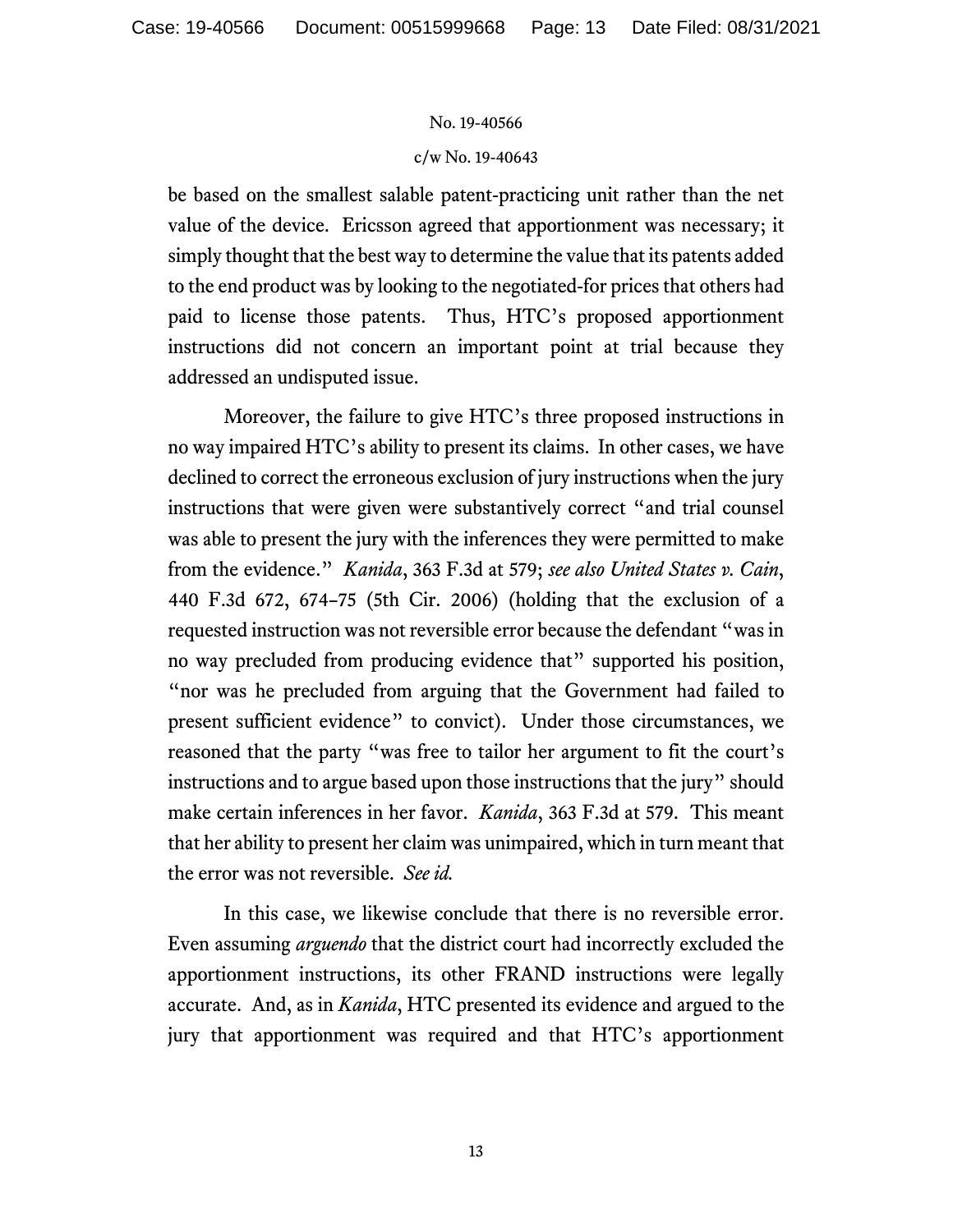## c/w No. 19-40643

method was the superior one. HTC then explicitly covered the substance of its proposed instructions during its closing arguments. HTC was fully able to present its case to the jury. The absence of its requested instructions did not affect its ability to present its case to the jury. HTC has therefore failed to demonstrate both that the district court was wrong to exclude HTC's proposed jury instructions and that any alleged error is reversible by this court. [4](#page-28-0) 

## III.

HTC next challenges the district court's declaratory judgment which ruled that Ericsson's licensing offers to HTC were FRAND—as legally erroneous. HTC contends that "[g]iven the acknowledged, substantial disparities between license terms offered to HTC and several of its competitors, the district court could not hold those terms nondiscriminatory as a matter of law."

HTC's contention is little more than a sufficiency-of-the-evidence challenge to the jury verdict masquerading as a challenge to the declaratory judgment. It is true that the jury verdict and the declaratory judgment vary slightly—the first finding that Ericsson's offers were not a breach of FRAND and the second holding that Ericsson's offers actually were FRAND. Therefore, the evidentiary threshold for each is also slightly different. *Cf. United States v. Espinosa-Cerpa*, 630 F.2d 328, 330–33 (5th Cir. 1980) (explaining that "an acquittal is not to be taken as the equivalent of a finding of the fact of innocence"); *Stevenson v. Sears, Roebuck & Co.*, 713 F.2d 705,

<sup>4</sup> We hold that HTC fails on both the first and third prongs of abuse-of-discretion review. Our analyses of each prong constitute independent bases for rejecting HTC's position, and as such they are not dicta. "In this circuit, 'alternative holdings are binding precedent and not *obiter dicta*.'" *Ramos-Portillo v. Barr*, 919 F.3d 955, 962 n.5 (5th Cir. 2019) (quoting *Whitaker v. Collier*, 862 F.3d 490, 496 n.14 (5th Cir. 2017)).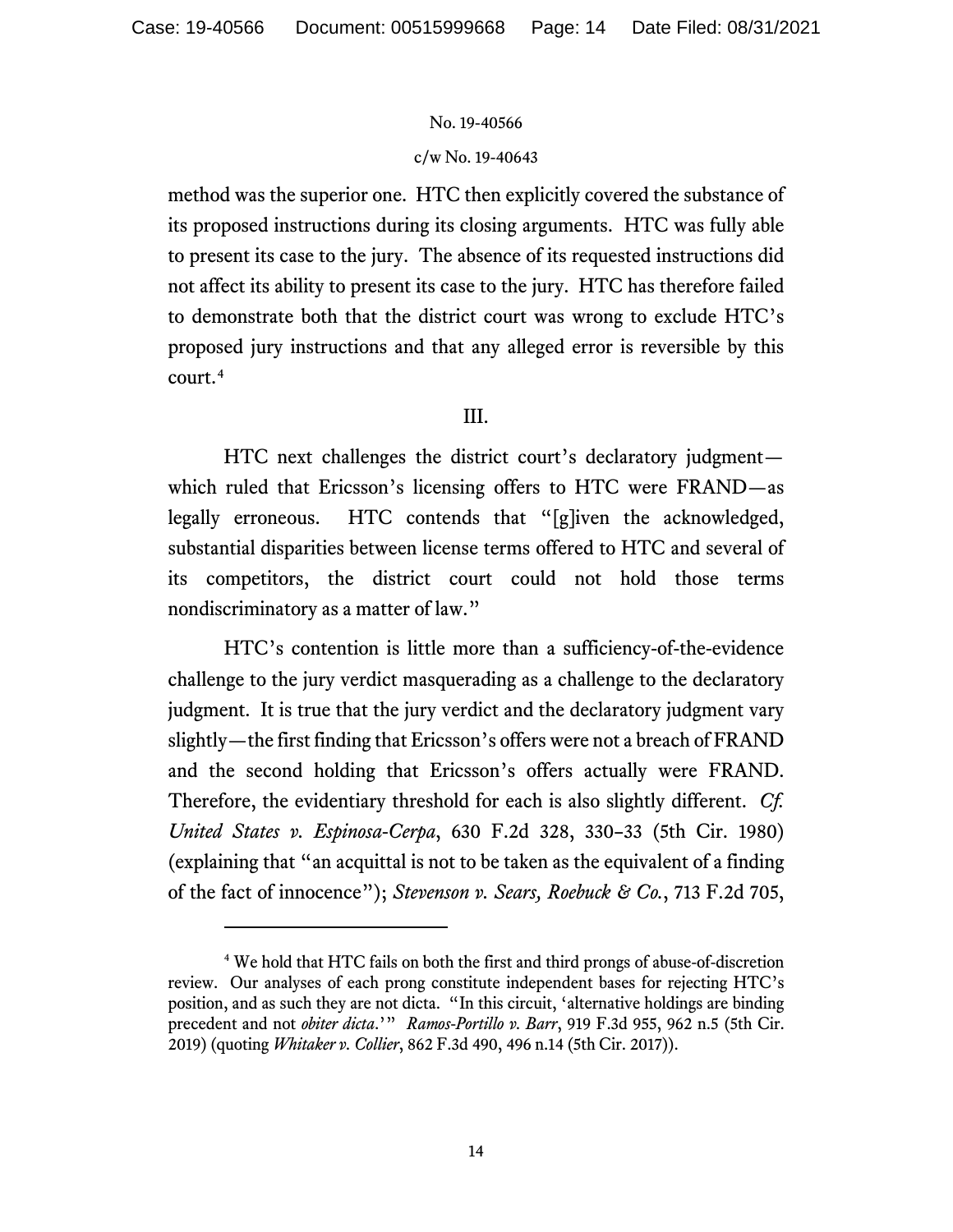## c/w No. 19-40643

710–11 (Fed. Cir. 1983) (explaining that failure to prove a patent invalid does not automatically establish validity).

Nevertheless, in this case, the evidence used to establish that Ericsson's offers did not breach its FRAND obligations is also the same evidence used to establish that Ericsson's offers affirmatively were FRAND. Although the declaratory judgment was a conclusion of law, it expressly relied on the facts as found by the jury. Challenging the evidentiary sufficiency of the declaratory judgment thus also challenges the sufficiency of the evidence supporting the jury's verdict.

To properly preserve such a challenge, HTC needed to file a Rule 50(b) motion. *See Roberts v. Wal-mart Stores, Inc.*, 7 F.3d 1256, 1259 (5th Cir. 1993). It failed to do so. "Absent such a motion, . . . an appellate court is 'powerless' to review the sufficiency of the evidence after trial." *Ortiz v. Jordan*, 562 U.S. 180, 189 (2011) (quoting *Unitherm Food Sys., Inc. v. Swift-Eckrich, Inc.*, 564 U.S. 394, 405 (2006)). We are therefore powerless to review the sufficiency of the evidence supporting the jury's verdict, and by extension the sufficiency of the evidence supporting the district court's declaratory judgment.<sup>[5](#page-28-0)</sup>

Even if had HTC adequately preserved its challenge, we would not reverse the district court's declaratory judgment. A court should grant a Rule 50(b) motion "only if 'the facts and inferences point so strongly and overwhelmingly in favor of one party that the Court believes that reasonable men could not arrive at a contrary verdict.'" *Brown v. Bryan Cnty.*, 219 F.3d

<sup>&</sup>lt;sup>5</sup> HTC also argues that if we were to vacate or reverse the jury verdict and declaratory judgment, then we should also vacate the prevailing-party determination and costs awarded by the district court. Because we affirm the district court's judgment in all respects, we need not address this issue.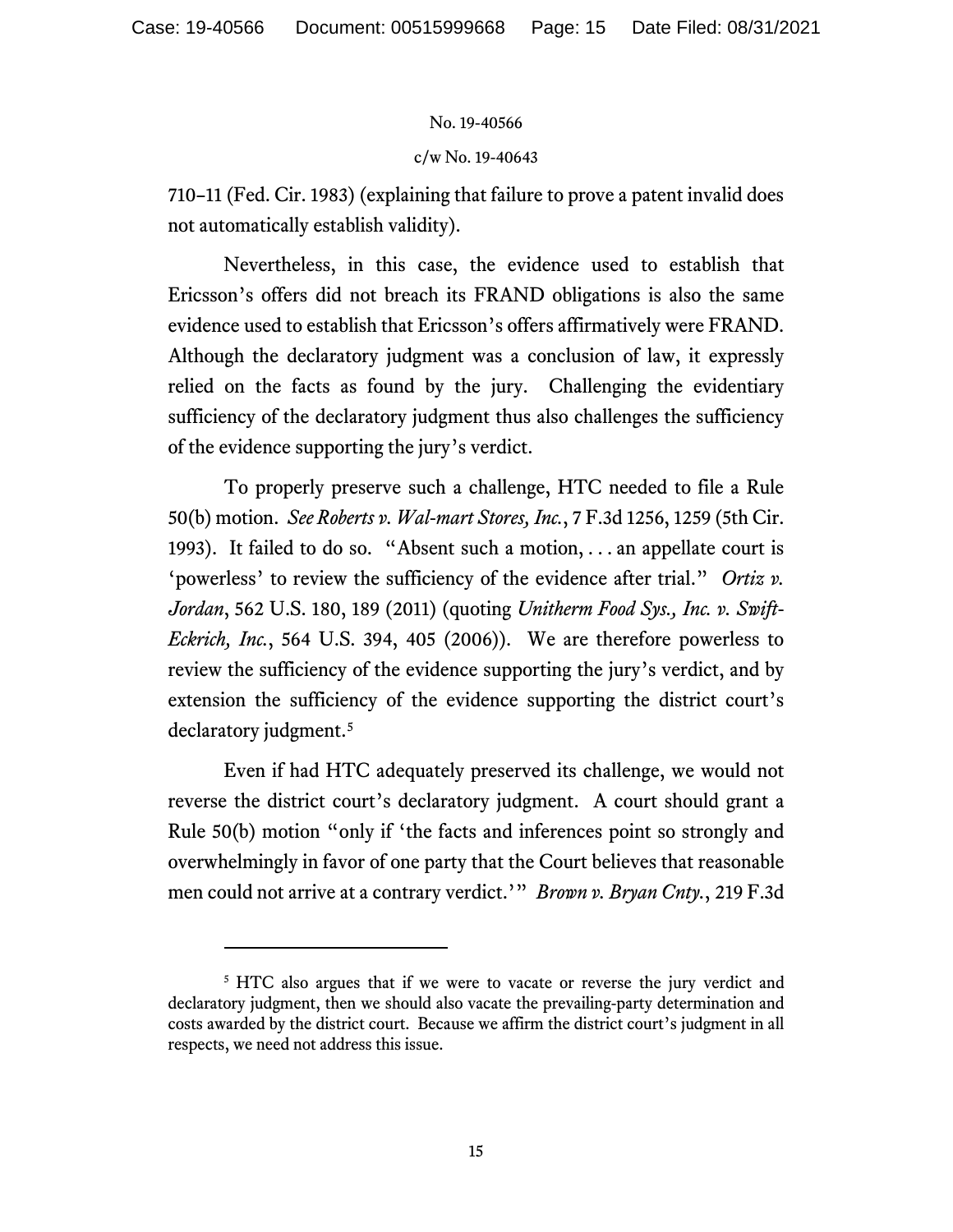#### c/w No. 19-40643

450, 456 (5th Cir. 2000) (quoting *Boeing v. Shipman*, 411 F.2d 365, 374 (5th Cir. 1969) (*en banc*), *overruled on other grounds by Gautreaux v. Scurlock Marine, Inc.*, 107 F.3d 331 (5th Cir. 1997) (*en banc*)). Moreover, on appeal we would "consider all of the evidence, drawing all reasonable inferences and resolving all credibility determinations in the light most favorable to the nonmoving party"—in this case, Ericsson. *Id.* The same standards would apply to HTC's challenge to the declaratory judgment because the declaratory judgment relies so heavily on the facts as found by the jury.

Ericsson presented substantial evidence to support its position that it had offered FRAND terms to HTC. Ericsson pointed to licenses with similarly situated companies to HTC that had terms that were remarkably similar to those offered to HTC. This supported both its valuation arguments (suggesting that the value of Ericsson's patents was best determined by looking to comparable licenses) and its non-discrimination arguments (suggesting that other similarly situated competitors had received similar licenses).

HTC countered with evidence regarding the value of Ericsson's patents using its own valuation method based on the smallest salable patentpracticing unit.HTC further argued that Ericsson's licenses with companies like Apple, Samsung, and Huawei were much more favorable, but Ericsson presented additional evidence indicating that those companies were not similarly situated to HTC due to a variety of factors.The jury was not required to accept HTC's arguments or evidence regarding valuation or nondiscrimination. Indeed, as the district court concluded, the jury must have rejected HTC's evidence and arguments in order to conclude that HTC had not carried its burden of proving that Ericsson's offers to HTC were not FRAND. And the evidence that HTC points to in its briefing before this court is not so overwhelmingly in HTC's favor that, even drawing all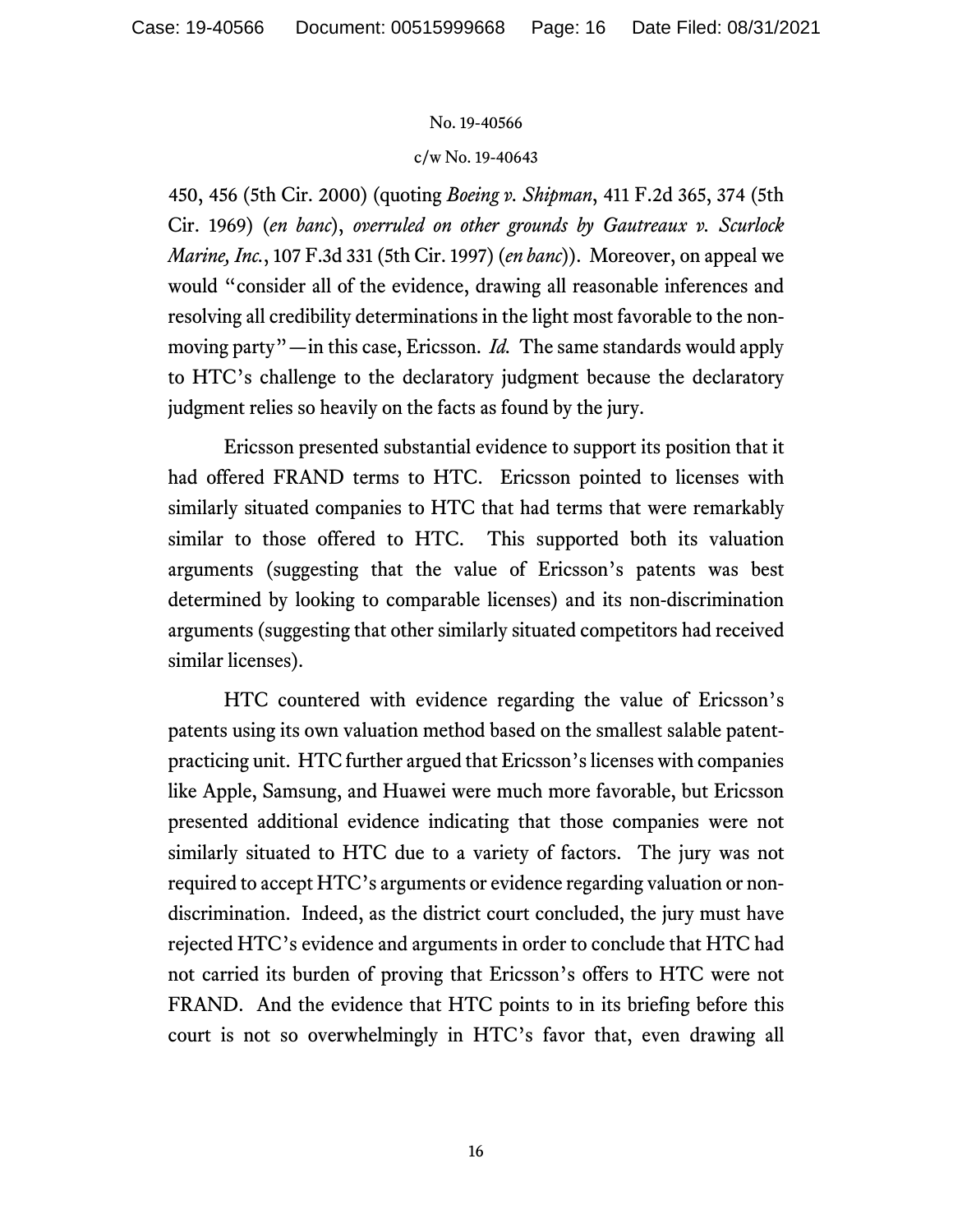## c/w No. 19-40643

inferences in Ericsson's favor, no reasonable jury could have found for Ericsson. Accordingly, even if we had power to review HTC's challenge to the district court's declaratory judgment, we would still reject it.

## IV.

Finally, HTC challenges the district court's exclusion at trial of testimony and a report proffered by an expert used by Ericsson in prior litigation but not in this litigation. HTC wanted to demonstrate that Ericsson's experts in a previous case had calculated royalty rates in comparable licensing agreements at a lower rate than the one offered to HTC. The district court granted Ericsson's motion *in limine* to exclude this evidence, yet HTC tried to present it to the jury via cross-examination of another expert. The district court excluded the evidence as hearsay and HTC now appeals the exclusion of the report and testimony of one expert in particular.

We review evidentiary rulings for abuse of discretion. *EEOC v. Manville Sales Corp.*, 27 F.3d 1089, 1092–93 (5th Cir. 1994). "A trial court abuses its discretion when its ruling is based on an erroneous view of the law or a clearly erroneous assessment of the evidence." *Hinojosa v. Butler*, 547 F.3d 285, 292 (5th Cir. 2008) (quoting *United States v. Yanez Sosa*, 513 F.3d 194, 200 (5th Cir. 2008)). Even where error is present, we will not vacate a judgment "if the error does 'not affect any party's substantial rights.'" *Id.* (quoting Fed. R. Civ. P. 61).

Here, HTC sought to cross-examine Ericsson's expert, Mr. Mills, using testimony from an expert that Ericsson had used in a prior litigation, Mr. Kennedy. The district court excluded this testimony as hearsay. HTC insists that Kennedy's prior testimonial evidence is not hearsay but is instead a statement of an opposing party. Under Federal Rule of Evidence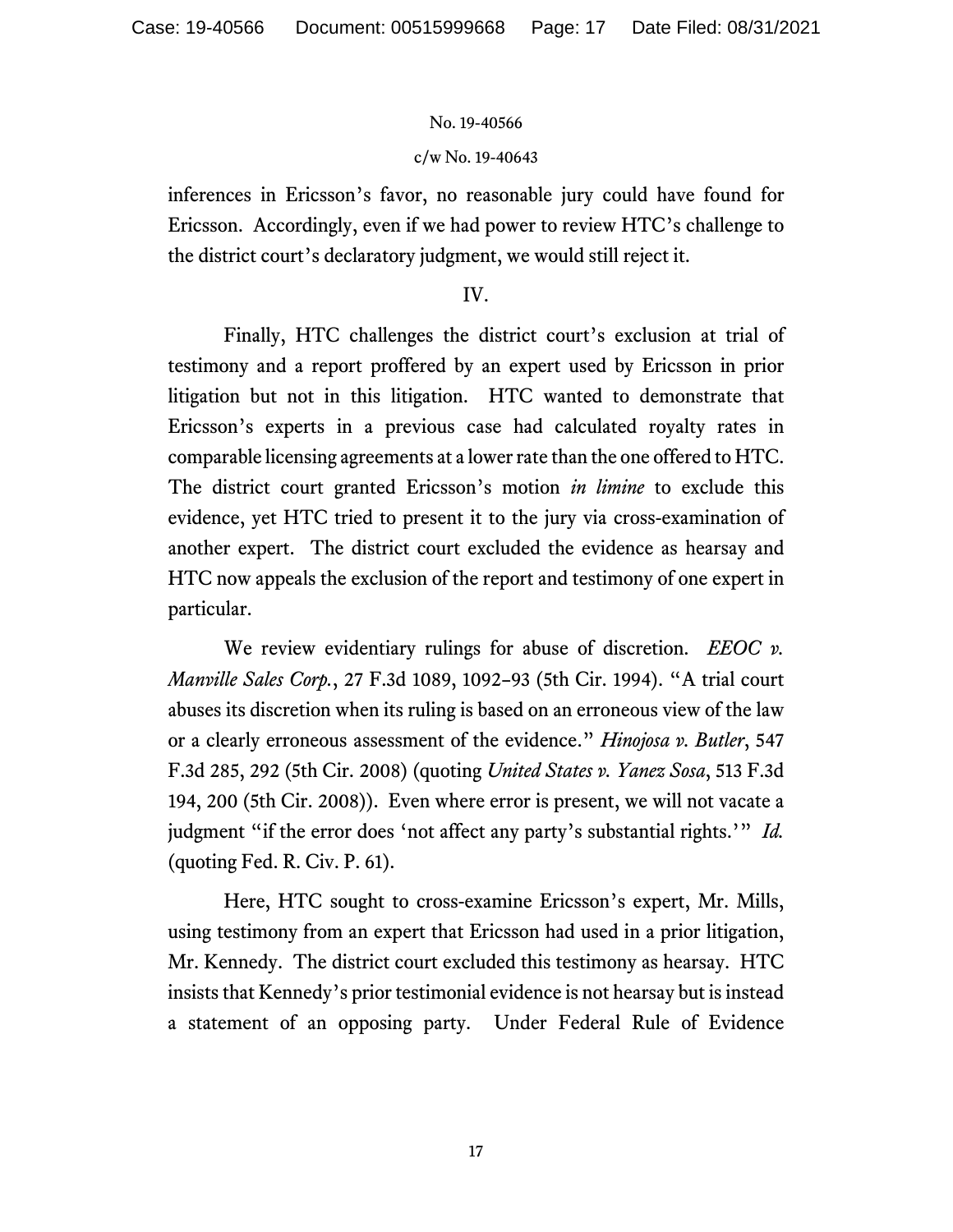## c/w No. 19-40643

 $801(d)(2)(C)$ , a statement that "is offered against an opposing party" and "was made by a person whom the party authorized to make a statement on the subject" is not hearsay. According to HTC, Ericsson's previous expert was a person given authority to speak on Ericsson's behalf in court on the topic of patent valuation.

We disagree. Although "[t]here are circumstances where the testimony of an expert witness can serve as an adverse admission against the presenting party," we have explained that "[s]uch circumstances must be narrowly construed." *Fox v. Taylor Diving & Salvage Co.*, 694 F.2d 1349, 1355 (5th Cir. 1983). Those cases where we have allowed expert testimony to serve as a party admission have been limited to circumstances where the expert was an agent of the opposing party or where the expert's statements or reports were prepared for the very case in which admission was sought. *See, e.g.*, *id.* at 1354–55 ("The expert testified at a very early stage in the plaintiff's case."); *Collins v. Wayne Corp.*, 621 F.2d 777, 781–82 (5th Cir. 1980), *superseded on other grounds by amendment to* Fed. R. Evid. 103(a), *as recognized in Mathis v. Exxon Corp.*, 302 F.3d 448, 459 n.16 (5th Cir. 2002); *Theriot v. J. Ray McDermott & Co.*, 742 F.2d 877, 882 (5th Cir. 1984) (explaining that *Collins*stands for the proposition that "an agent's statement, made within the scope of his authority . . . is admissible against the principal as an admission").

That is not the case here. Kennedy was not an agent of Ericsson simply by virtue of acting as an expert witness in a prior case. "In theory, despite the fact that one party retained and paid for the services of an expert witness, expert witnesses are supposed to testify impartially in the sphere of their expertise." *Kirk v. Raymark Indus., Inc.*, 61 F.3d 147, 164 (3d Cir. 1995). This is different from an agent who is hired to investigate and prepare a report on an incident for the company's own purposes. *See id.* at 163–64. "Since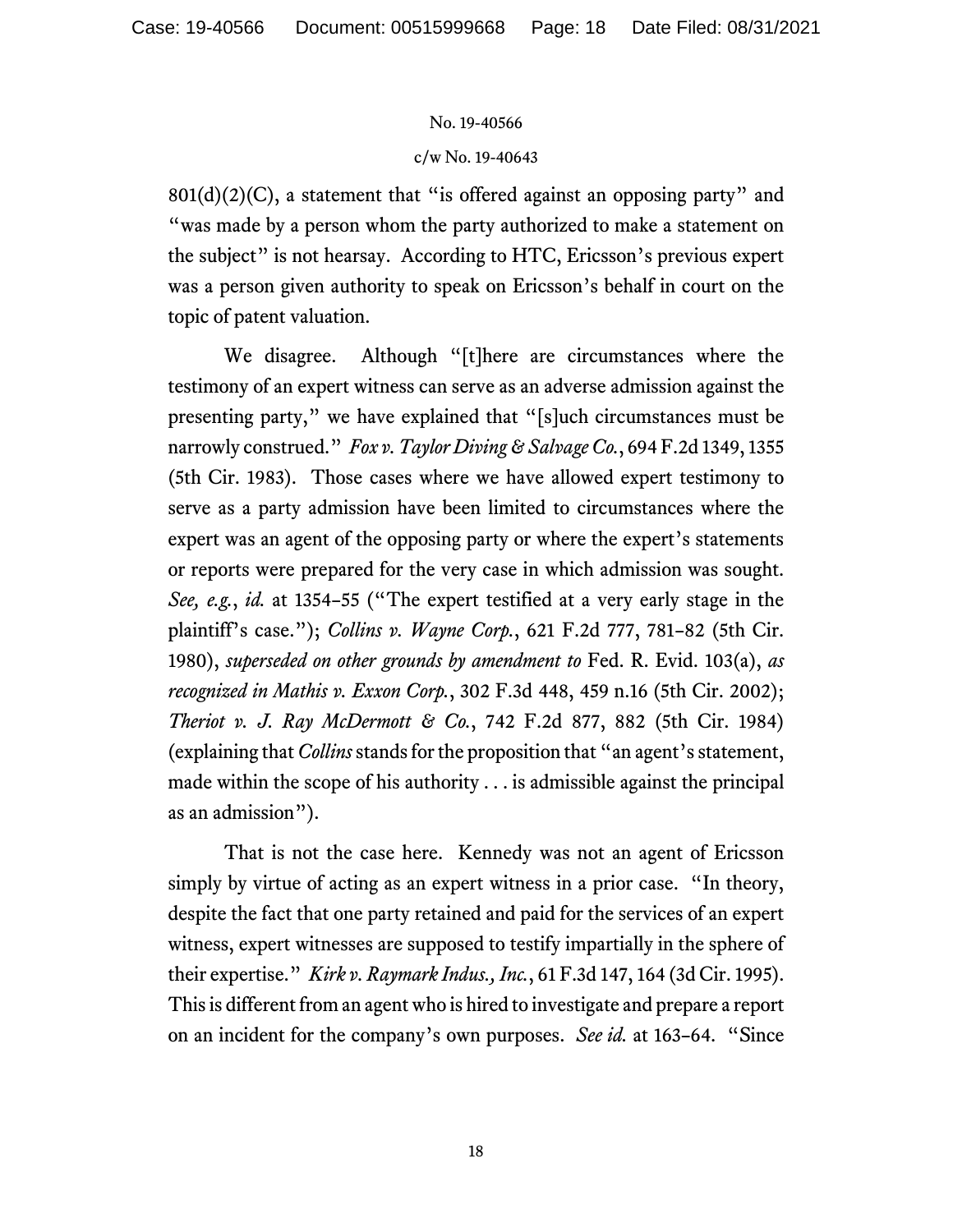#### c/w No. 19-40643

an expert witness is not subject to the control of the party opponent with respect to consultation and testimony he or she is hired to give, the expert witness cannot be deemed an agent." *Id.* at 164; *see also* Vicki Franks, *An Expert's Expertise: Is Expert Deposition Testimony Impermissible Hearsay or an Admission by a Party-Opponent at Trial?*, 36 Am. J. Trial Advoc. 263, 299–300 (2012) ("'[A]uthority' includes an underlying premise that a person is 'authorized' to speak on behalf of a company or organization; there is a presumed supervisory role by the party giving the authorization and underlying commonality in purpose. That does not exist with an expert. An expert acts as an independent source for objective evidence . . . ." (footnotes omitted)).

Kennedy's testimony was prepared and given at a different time for a different case. Although Kennedy's testimony may touch on the same general topic as Mills's, Kennedy's valuation was necessarily given for a different purpose and dealt with a distinct licensing situation. It had nothing to do with the present dispute over the licensing negotiations between Ericsson and HTC. The district court was well within its discretion in excluding Kennedy's prior opinions.

\* \* \*

Finding no error in the district court's jury instructions, declaratory judgment, or evidentiary rulings, we AFFIRM the district court's judgment.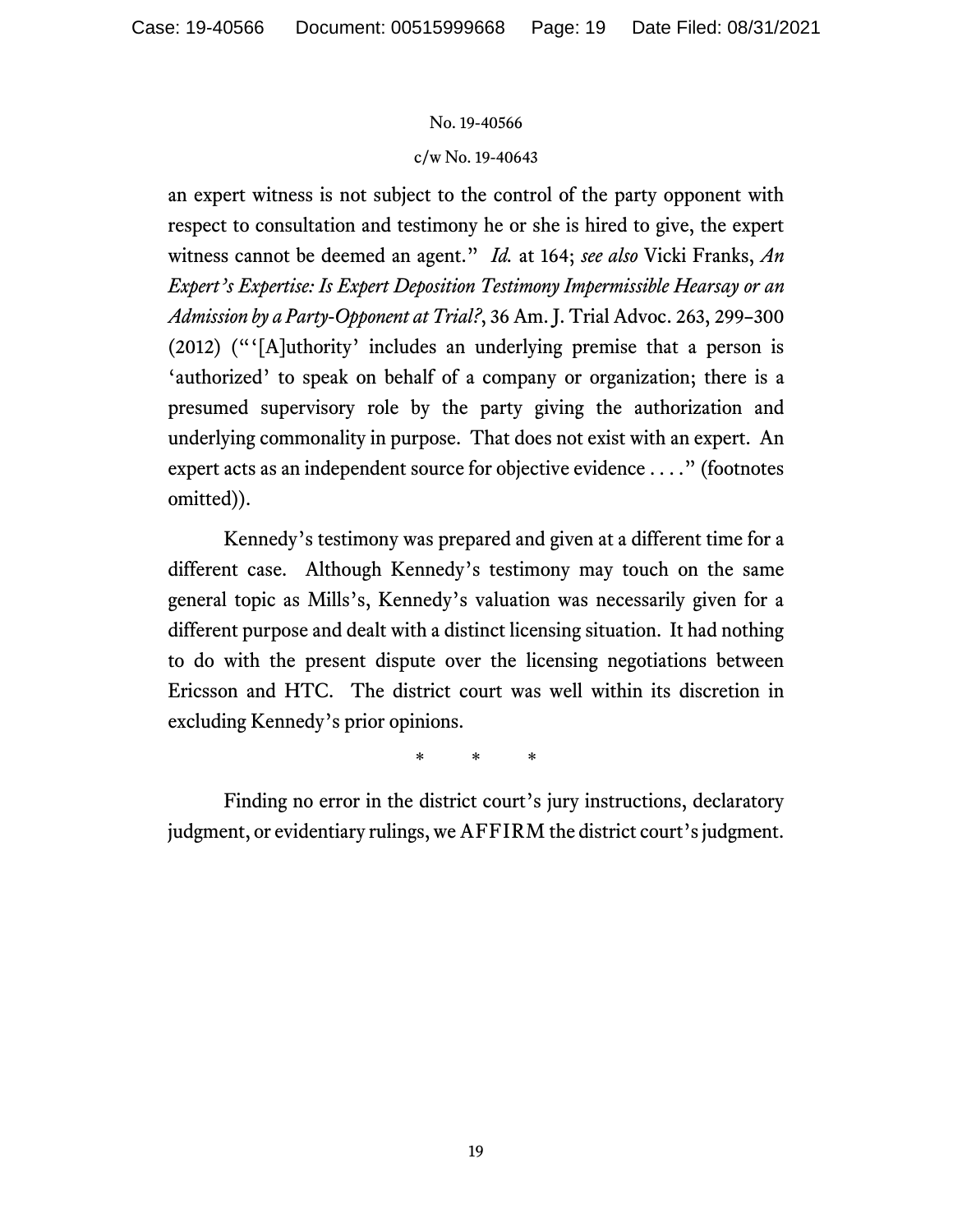c/w No. 19-40643

Stephen A. Higginson, *Circuit Judge*, concurring in the judgment:

I write separately because, in my view, the district court erred when it refused to incorporate a mutually-requested apportionment instruction. However, because the district court's error did not seriously impair HTC's ability to present its case, I concur in the judgment.

Following the district court's instruction-by-instruction review of its proposed final jury instructions, HTC objected to the exclusion of certain instructions, stating: "we'd like to request that certain instructions relating to various patent issues, the determination of FRAND and the like, be included."[1](#page-28-0) HTC then specifically identified each of the requested instructions, referring to them by the names and numbers used in HTC's proposed jury instructions. HTC also directed the district court to supporting authorities for each of its instructions, explaining that the instructions were "based upon the authorities" cited in its proposed jury instructions. HTC's apportionment instructions, in particular, were supported by a citation to *Ericsson, Inc. v. D-Link Systems, Inc.*, 773 F.3d 1201, 1232 (Fed. Cir. 2014). As detailed below, I conclude that *D-Link* presents significant support for the apportionment instructions.

## **I. Apportionment**

To understand whether HTC's apportionment instructions were

<sup>&</sup>lt;sup>1</sup> Prior to the formal, on-the-record, charge conference, the district court held an informal charge conference—in chambers and off-the-record—during which the parties apparently engaged in a "fulsome discussion" about the proposed jury instructions. Unfortunately, there is no record of what transpired during this informal charge conference, even though the parties repeatedly referred back to it during the formal charge conference. I would have benefitted from the complete record. FED. R. CIV. P.  $51(b)(2)$ ; *see also King v. Ford Motor Co.*, 597 F.2d 436, 440 n.3 (5th Cir. 1979); *cf. Johnson v. Helmerich & Payne, Inc.*, 892 F.2d 422, 424 n.3 (5th Cir. 1990).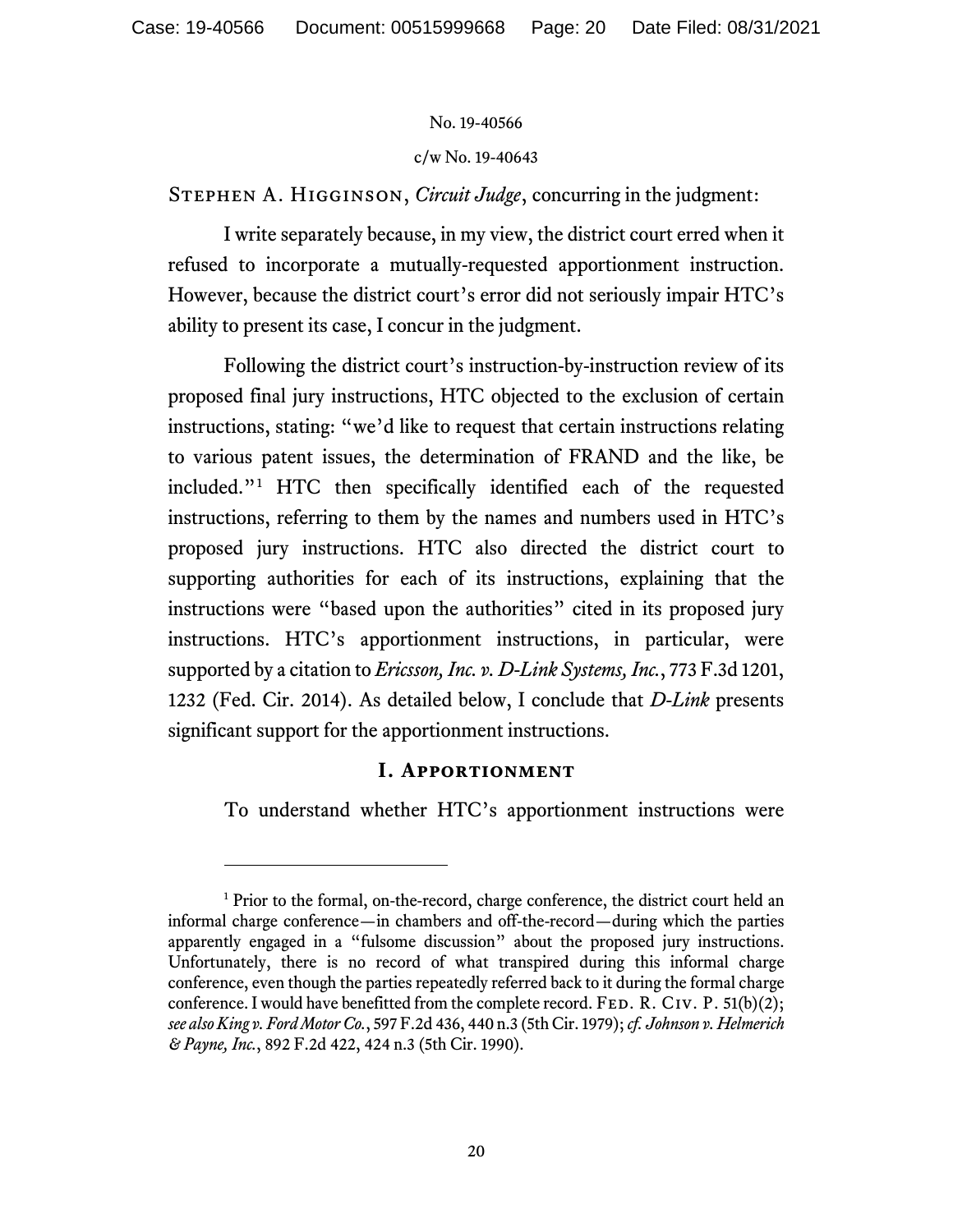#### c/w No. 19-40643

substantially correct statements of law, I take guidance from the Federal Circuit, which regularly confronts questions of patent valuation.[2](#page-28-0) When a jury is asked to value an infringed SEP, the Federal Circuit has held that the "jury must be instructed" to "apportion damages for SEPs that cover only a small part of a standard." *D-Link*, 773 F.3d at 1232–33; *see also VirnetX, Inc. v. Cisco Sys., Inc.*, 767 F.3d 1308, 1326–27 (Fed. Cir. 2014). In *D-Link*, a jury was asked to determine whether D-Link infringed Ericsson's patents and, once it found infringement, to approximate damages for that infringement. *D-Link*, 773 F.3d at 1214. The judge then fixed an ongoing royalty award for Ericsson's infringed patents. *Id.* The Federal Circuit vacated the jury's damages award and the ongoing royalty award because the district court did not properly "caution the jury about the importance of apportionment" in

<sup>2</sup> Ericsson takes the position that American caselaw is inapplicable because the ETSI FRAND commitment is governed by French law. I am not convinced. *First*, neither party has presented evidence that foreign law differs from American law on this issue. Indeed, Ericsson states in its brief "under French law and American law alike, the factfinder construes the terms [of an ambiguous contract] based on evidence of 'the parties' common intentions' and the 'prevailing industry standard or approach.'" As Ericsson has argued elsewhere, "[w]here neither party presents evidence that foreign law differs from American law – as here – a U.S. court must 'apply [its] own law to the case.'" Corrected Non-Confidential Brief for Appellants Ericsson Inc. and Telefonaktiebolaget LM Ericsson at 39, *TCL Comm. Tech. Holdings Ltd. v. Telefonaktiebolaget LM Ericsson*, 943 F.3d 1360 (5th Cir. 2019), 2018 WL 3440544, at \*39–40 (quoting *The Scotland*, 105 U.S. 24, 29 (1882)); *Second*, Ericsson *itself* cited to American caselaw to support its proposed jury instructions. This means that both parties and the district court relied on American law when assessing the propriety of the proposed jury instructions. *Third*, Ericsson does not dispute that the jury should engage in an apportionment analysis of some type when assessing a FRAND rate. Indeed, Ericsson emphasizes on appeal that its experts told the jury just that: "Nobody disputed at trial that the FRAND royalty must reflect patent value, apart from the value of other features or standardization itself." *Fourth*, as Ericsson told the district court, "no other country today employs juries in adjudicating patent matters." This leaves a dearth of caselaw from any jurisdiction beyond American borders about how to instruct a jury valuing a patent portfolio.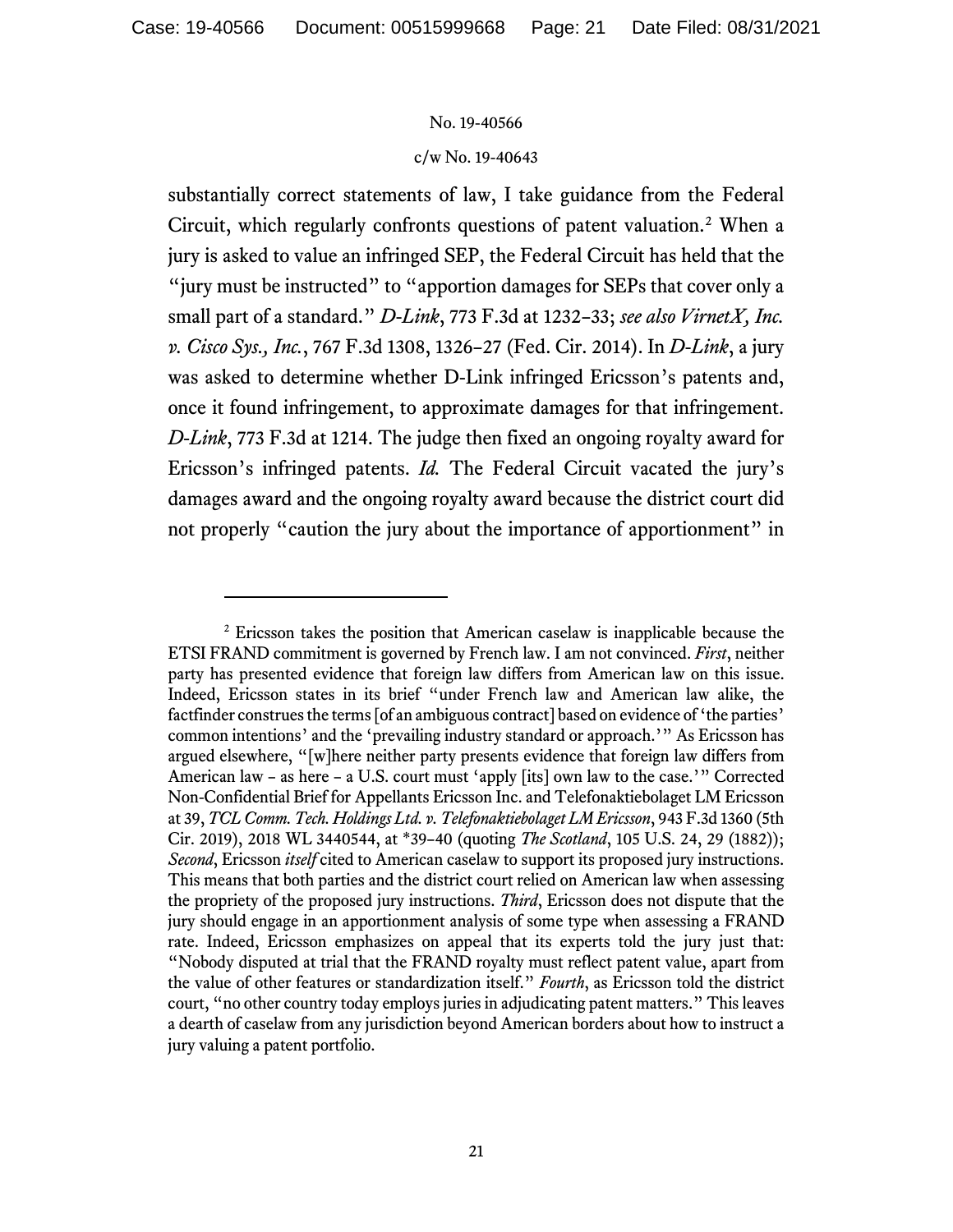c/w No. 19-40643

the jury instructions. *Id.* at 1228, 1232–33, 1236.

The Federal Circuit held that "a royalty award for a SEP must be apportioned to the value of the patented invention (or at least to the approximate value thereof), not the value of the standard as a whole." *Id.* at 1233; *see also Commonwealth Sci. & Indus. Research Org. v. Cisco Sys., Inc.*, 809 F.3d 1295, 1305 (Fed. Cir. 2015) ("[R]easonable royalties for SEPs generally . . . must not include any value flowing to the patent from the standard's adoption."). Instructing a jury on apportionment ensures that SEP holders are "only . . . compensated for the added benefit of their inventions," not for the value of "unpatented features reflected in the standard" or "value added by the standard's adoption of the patented technology." *D-Link*, 773 F.3d at 1232–33.

The Federal Circuit's unmistakable command that a jury assessing patent value must be instructed on apportionment comports with settled tenets of patent law. Indeed, the Supreme Court recognized long ago that a patentee "must in every case be given evidence tending to separate or apportion the defendant's profits and the patentee's damages between the patented feature and the unpatented features, and such evidence must be reliable and tangible." *Garretson v. Clark*, 111 U.S. 120, 121 (1884). These legal requirements are rooted in practical fairness considerations—not all of the value of a particular standard can be attributed to its constituent parts. Instead, "[o]nce incorporated and widely adopted, . . . technology is not always used because it is the best or the only option; it is used because its use is necessary to comply with the standard." *D-Link*, 773 F.3d at 1233. A widespread cellular network or patent contributing to that network, even if of average quality, is extraordinarily valuable merely because of its universality. Apportionment allocates that value appropriately and avoids any artificial windfall to the SEP holder. Thus, *D-Link* directs that the failure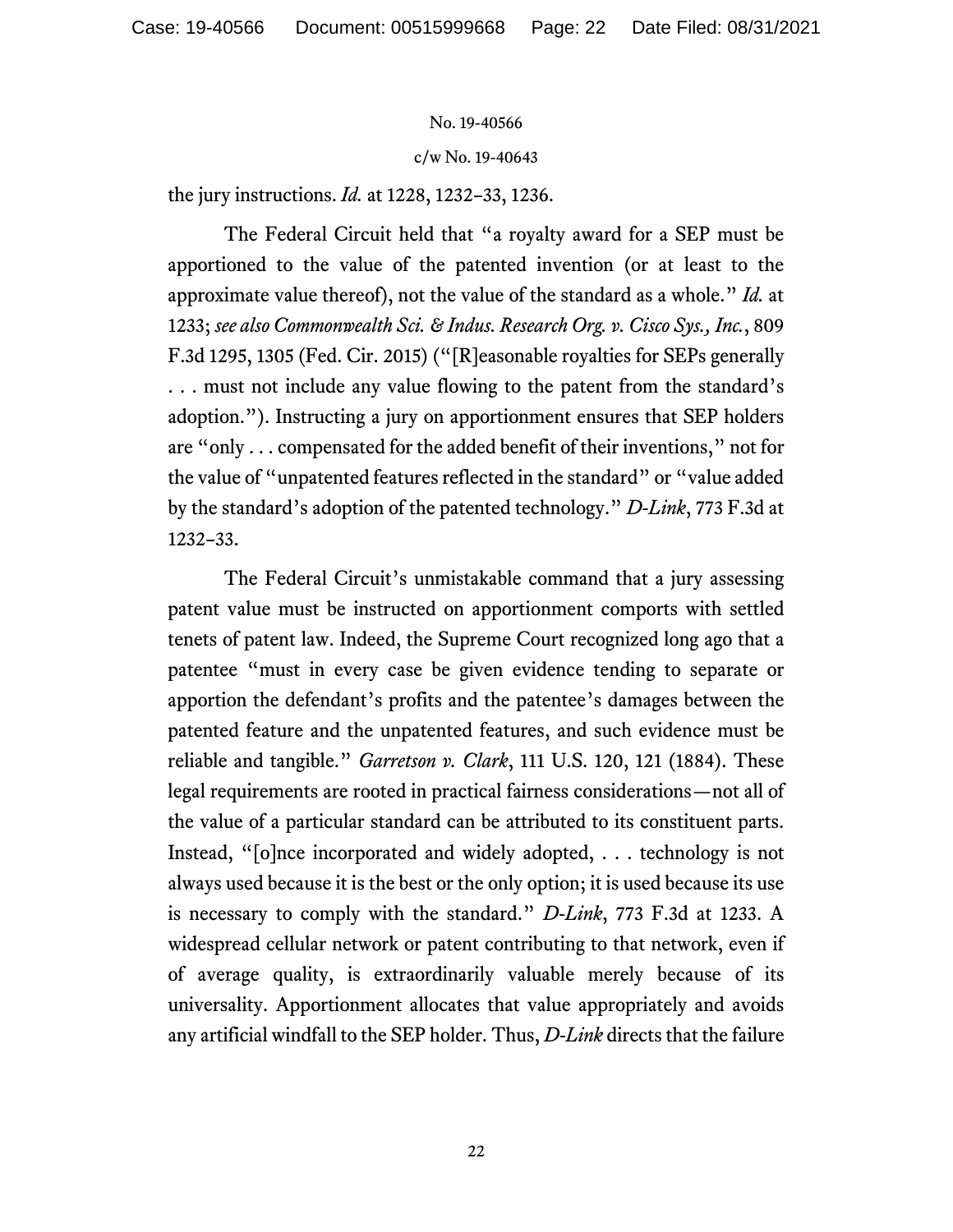#### c/w No. 19-40643

to instruct a jury on proper apportionment is error when the jury is asked to assess patent value.

*D-Link*, though decided in the patent infringement context, applies instructively to breach-of-FRAND cases. While a breach-of-FRAND case " is not a patent law action," the "Federal Circuit's patent law methodology can serve as guidance in contract cases on questions of patent valuation."[3](#page-28-0) *Microsoft Corp. v. Motorola, Inc.*, 795 F.3d 1024, 1040 (9th Cir. 2015); *Bonzel v. Pfizer, Inc.*, 439 F.3d 1358, 1363 (Fed. Cir. 2006) (noting that a federal circuit court outside of the Federal Circuit may "deem[] it appropriate to apply the law of patent infringement" to a breach of contract case in which the contract is a patent license). That is because a jury assessing patent infringement damages undertakes the same task of assessing whether an offered rate is FRAND. *See id.*; *Realtek Semiconductor, Corp. v. LSI Corp.*, No. C-12-3451-RMW, 2014 WL 2738226, at \*6 (N.D. Cal. June 16, 2014) ("[D]etermining damages for patent infringement is equivalent to declaring the parties' rights under the RAND contract."). After finding patent infringement, a jury is tasked with "'award[ing] the claimant damages adequate to compensate for the infringement, but in no event less than a reasonable royalty for the use made of the invention by the infringer.'" *VirnetX*, 767 F.3d at 1326 (quoting 35 U.S.C. § 284). Similarly, a jury assessing whether a SEP holder has breached its FRAND obligation must determine the value of the SEP holder's portfolio and compare that value to the offered rates. Valuing the portfolio requires apportionment, just as valuing a patent requires apportionment. *See id.*

<sup>3</sup> *See generally* J. Gregory Sidak, *Apportionment, FRAND Royalties, and Comparable*  Licenses After Ericsson v. D-Link, 2016 U. ILL. L. REV. 1809, 1864-68 (2016); Richard H. Stern, *Who Should Own the Benefits of Standardization and the Value it Creates?*, 19 Minn. J.L. Sci. & Tech. 107, 170–71 & n.271 (2018).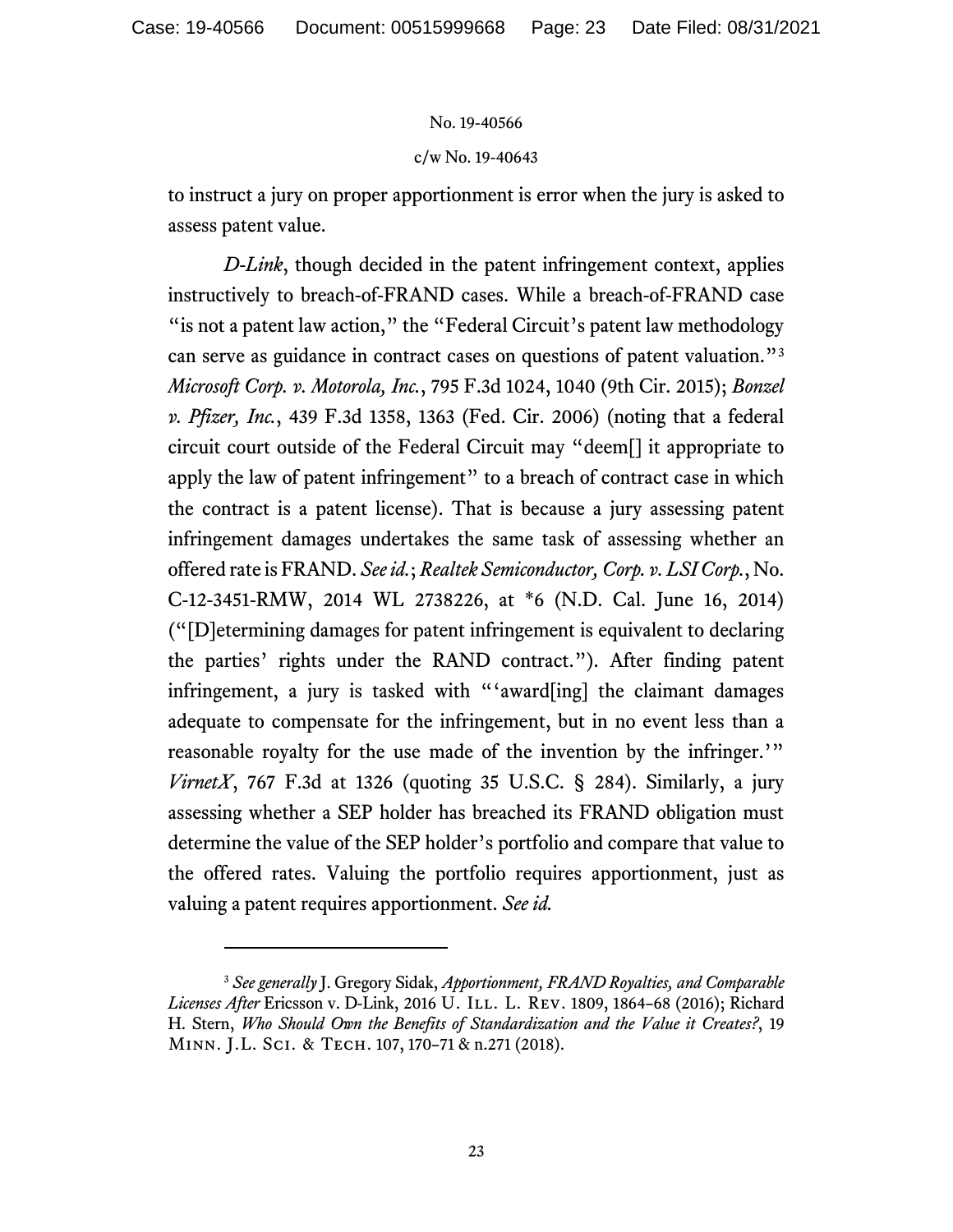#### c/w No. 19-40643

By refusing to instruct the jury on apportionment, the district court did not just put aside the Federal Circuit's *D-Link* decision, but also contravened the wishes of the parties. Indeed, HTC and Ericsson *both* requested an apportionment instruction. Ericsson's experts and corporate representative agreed at trial that the value of Ericsson's SEP portfolio must be isolated from the value of standardization. And even the United States, as amici, agrees that a jury in a breach of FRAND matter *should* be instructed on apportionment.[4](#page-28-0) The fundamental importance of an apportionment instruction was evidence to each party at trial, as well as the United States as an amici participant before us.

## **II. Whether the District Court Abused its Discretion in Refusing the Requested Jury Instructions**

Given that HTC preserved its challenge to the district court's exclusion of its apportionment instructions, I would reach the merits as follows.

"We review a district court's jury instructions for abuse of discretion." *Jowers v. Lincoln Elec. Co.*, 617 F.3d 346, 352 (5th Cir. 2010). Although trial judges are afforded "wide latitude in fashioning jury instructions," the "trial court must 'instruct the jurors, fully and correctly, on the applicable law of the case, and . . . guide, direct, and assist them toward an intelligent understanding of the legal and factual issues involved in their search for truth.'" *Bender v. Brumley*, 1 F.3d 271, 276 (5th Cir. 1993) (quoting Charles A. Wright & Arthur R. Miller, 9 *Federal Practice and Procedure* § 2556 (1971)).

<sup>4</sup> The United States was similarly emphatic during oral argument. Oral Argument Tr. at 28:00-28:05 ("In a case where there is a more general FRAND commitment as there is here, yes, we think an apportionment instruction must be given.").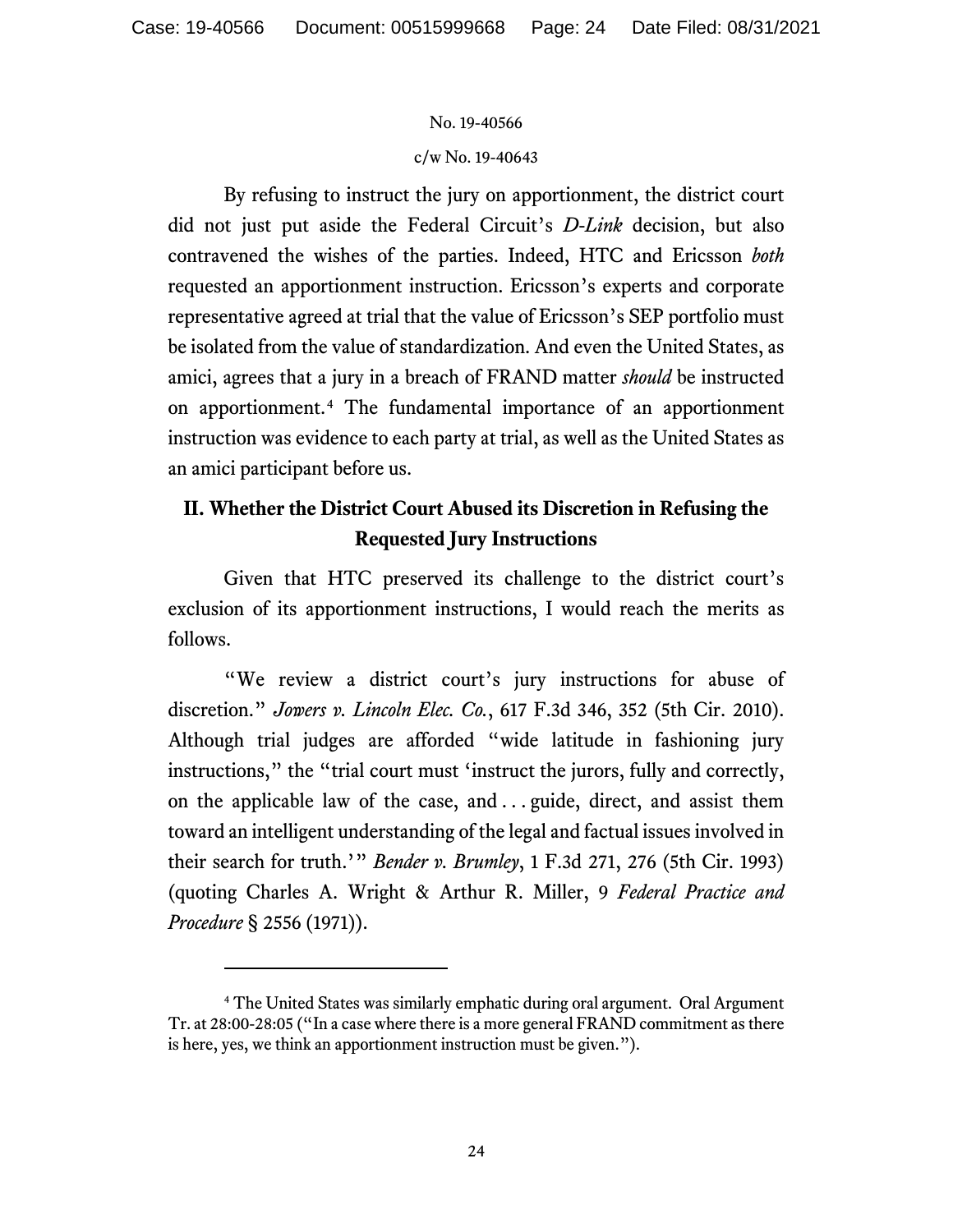#### c/w No. 19-40643

Similarly, we "review[] a district court's *refusal to provide* a requested jury instruction for abuse of discretion." *Kanida v. Gulf Coast Med. Pers. LP*, 363 F.3d 568, 578 (5th Cir. 2004) (emphasis added) (quoting *United States v. McClatchy*, 249 F.3d 348, 356 (5th Cir. 2001)). "[T]he district court's refusal to give a requested jury instruction constitutes reversible error 'only if the instruction 1) was a substantially correct statement of law, 2) was not substantially covered in the charge as a whole, and 3) concerned an important point in the trial such that the failure to instruct the jury on the issue seriously impaired the party's ability to present a given claim.'" *Id.* (quoting *McClatchy*, 249 F.3d at 356) (alterations omitted); *see also Travelers Cas. & Sur. Co. of Am. v. Ernst & Young LLP*, 542 F.3d 475, 489 (5th Cir. 2008); *Russell v. Univ. of Tex. of Permian Basin*, 234 F. App'x 195, 207 (5th Cir. 2007). Finally, "a party is entitled to reversal for a district court's failure to give a particularly requested instruction only if the jury was misled by the given instructions."[5](#page-28-0) *Baker v. Canadian Nat'l/Ill. Cent. R.R.*, 536 F.3d 357, 364 (5th Cir. 2008); *Folks v. Kirby Forest Indus. Inc.*, 10 F.3d 1173, 1175 (5th Cir. 1994); *Pierce v. Ramsey Winch Co.*, 753 F.2d 416, 425 (5th Cir. 1985).

HTC's apportionment instructions were substantially correct statements of law and were not covered in any other portion of the jury charge. Nevertheless, I do not conclude that the district court's refusal to include the apportionment instruction "seriously impaired [HTC]'s ability to present [its] claim." *See Kanida*, 363 F.3d at 578. Therefore, while I

<sup>&</sup>lt;sup>5</sup> I note for future clarification that numerous decisions articulating this court's standard of review for omitted jury instructions do not include this fourth element. *See, e.g.*, *Kanida*, 363 F.3d at 578; *Travelers Cas. & Sur. Co. of Am.*, 542 F.3d at 489. Because I conclude HTC's ability to present its case was not "substantially impaired," I do not consider whether the instructions as given misled the jury—and therefore do not address whether this fourth element is necessary to the analysis.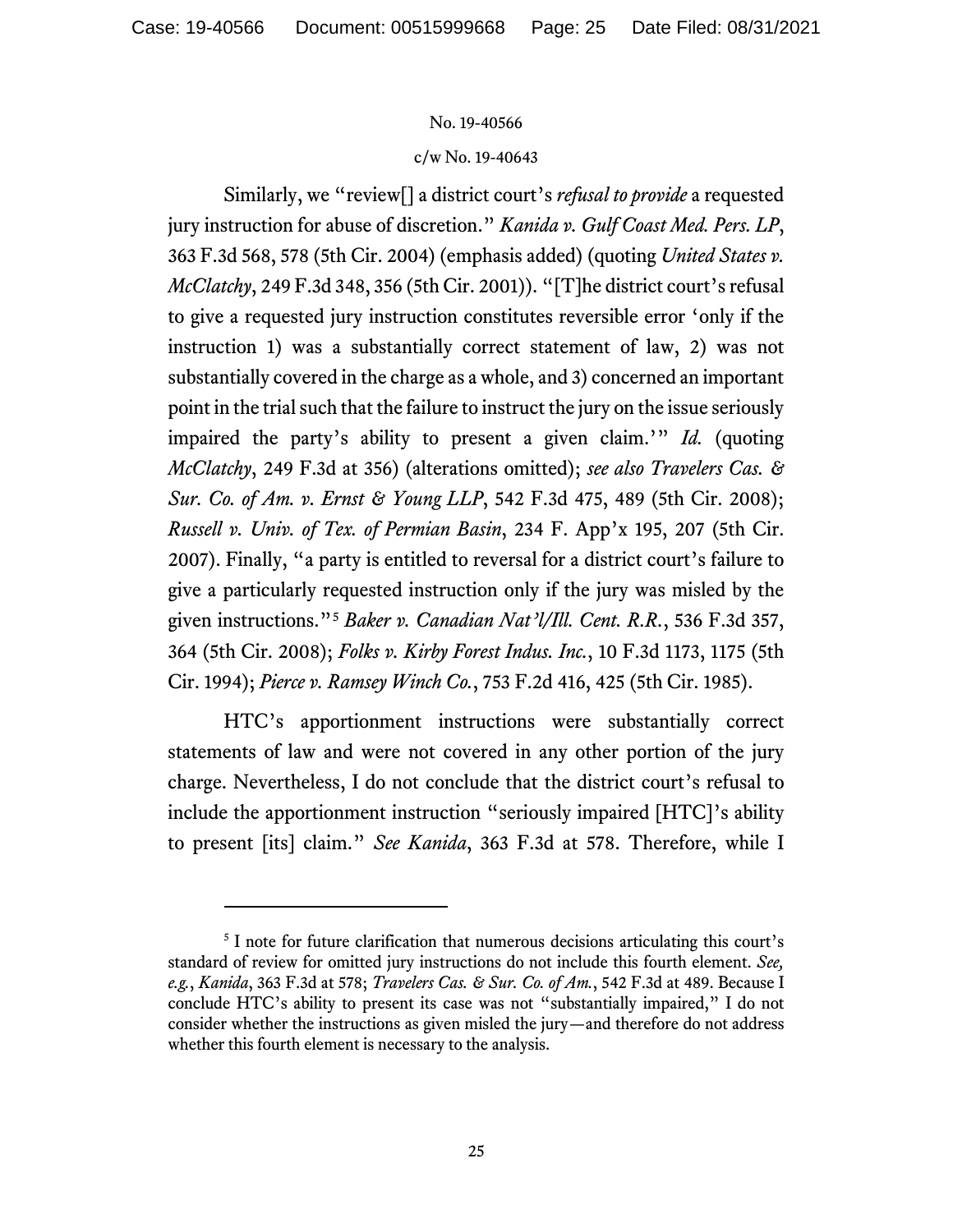## c/w No. 19-40643

perceive that the district court erred by refusing to instruct the jury on apportionment, the error is not reversible.

## **A. HTC's Proposed Instructions Were "Substantially" Correct**

HTC's proposed instructions on apportionment consisted of the following:

## Reasonable Royalty – Apportionment Generally

When the product(s) that are the subject to a claim of royalties by an SEP holder have both patented and unpatented features, a "reasonable royalty" requires that the value of the patented features is apportioned from the non-patented features using reliable and tangible evidence.

Reasonable Royalty – Apportionment of Royalties in FRAND context

When dealing with SEPs subject to FRAND obligations, apportionment requires that the patentee's royalty be premised on the value of the SEP holder's patented invention(s), not any value added by the standard's adoption of the patented invention(s). That is, a FRAND royalty must reflect only the value of the patented invention(s) and not the additional value that resulted from the patent(s)' inclusion in the standard or the value resulting from the standard's success in the marketplace.

Additionally, in this context, to ensure that a FRAND royalty is based on the incremental value that the [SEP holder's] patented invention(s) add to the product(s), the SEP holder's patented invention(s) must be apportioned from all of the other technology reflected in the standard that is not patented by the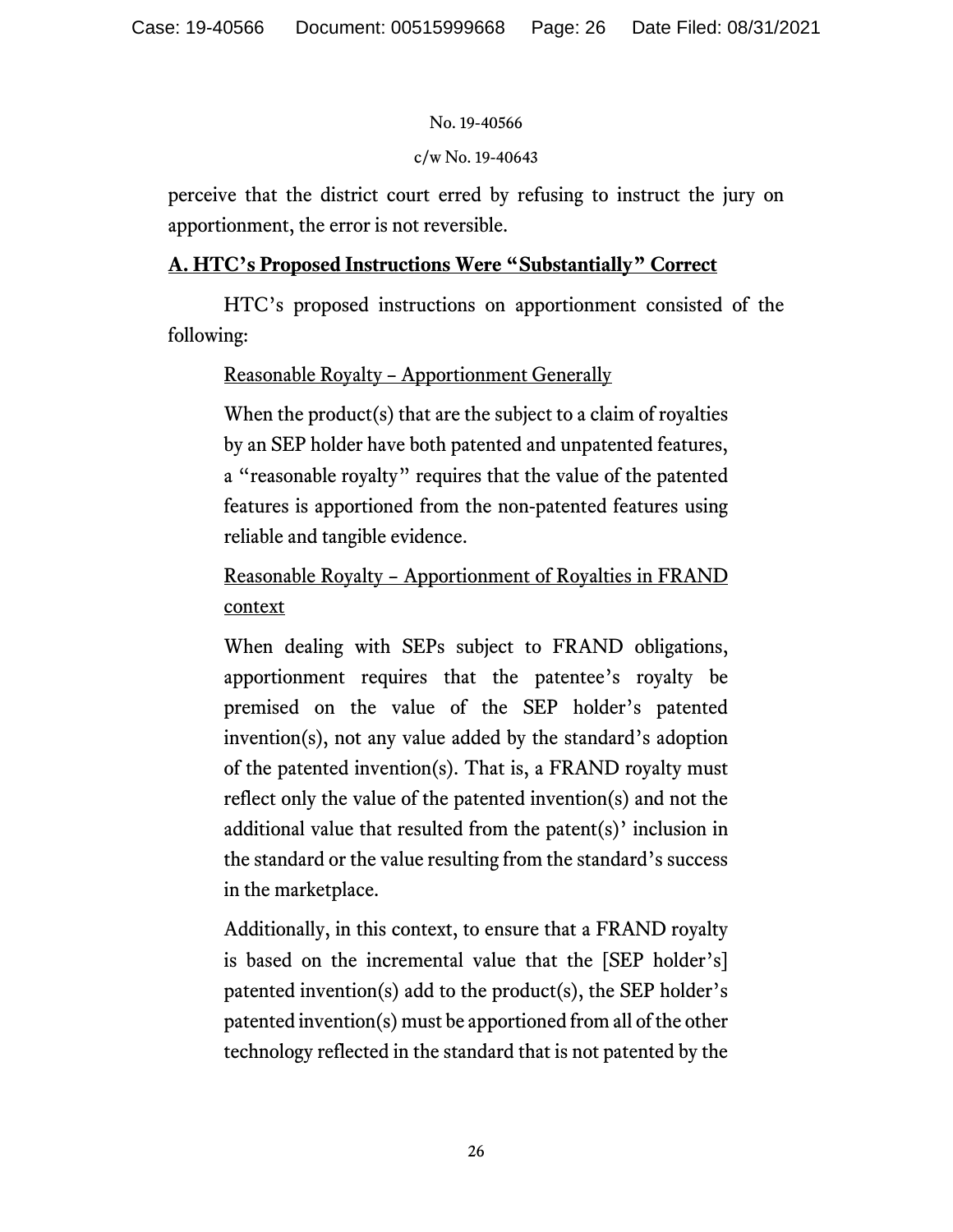c/w No. 19-40643

SEP holder.

The essential requirement is that the ultimate reasonable royalty award must be based on the incremental value that the patented invention adds to the end product.

These are "substantially" correct statements of law. *Kanida*, 363 F.3d at 578. The instructions are largely consistent with pattern jury instructions from a variety of sources. MODEL PATENT JURY INSTRUCTIONS § 6.7 (FED. Circuit Bar Ass'n July 2016); Model Patent Jury INSTRUCTIONS § 5.10 (UNITED STATES DIST. COURT FOR THE N. DIST. OF CAL. DEC. 2018); MODEL PATENT JURY INSTRUCTIONS §§ 10.2.5.1, 10.2.5.4 (Am. Intellectual Prop. Law Ass'n 2018).

Further, these instructions mimic language from leading cases on apportionment. *See Garretson*, 111 U.S. at 121; *D-Link*, 773 F.3d at 1232–33. For instance, although Ericsson now contends that requiring "reliable and tangible evidence" that apportionment has been accounted for is too high of a bar, *Garretson* uses that standard verbatim. *Garretson*, 111 U.S. at 121. Moreover, HTC's proposed instructions incorporate the fundamental requirement of apportionment, asking that factfinders carefully isolate the value of SEPs from the value of standardization more broadly. *See D-Link*, 773 F.3d at 1232; *Commonwealth Sci.*, 809 F.3d at 1304–05; *Broadcom Corp. v. Qualcomm Inc.*, 501 F.3d 297, 314 (3d Cir. 2007).

At the charge conference, Ericsson also appears to have agreed that the instructions were legally correct. Instead of objecting to the instructions because they were legally erroneous, Ericsson merely objected that the instructions were "unnecessary" and "potentially confusing to the jury." Ericsson now targets the legal accuracy of HTC's proposed apportionment instructions. HTC's proposed apportionment instructions state that "the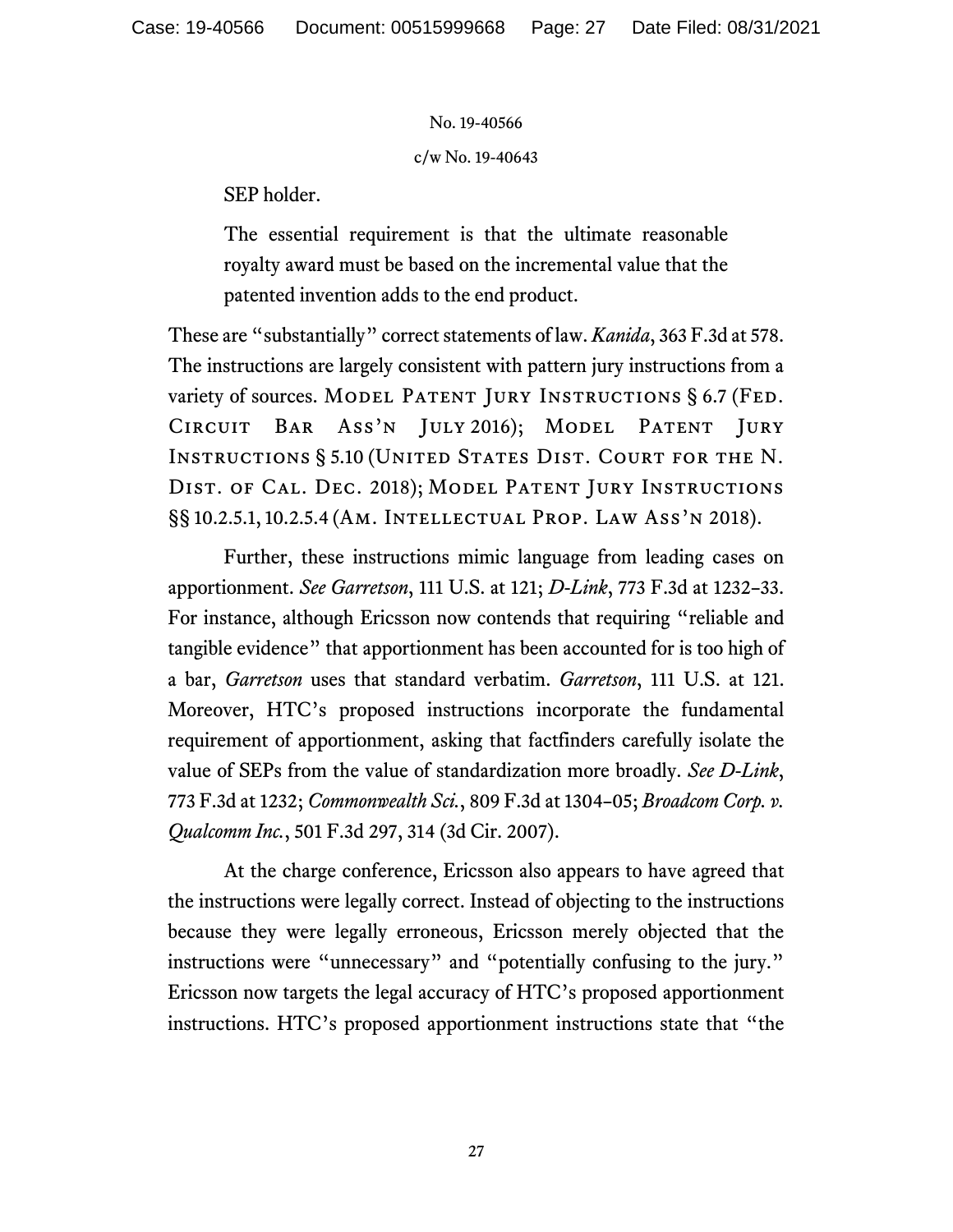## c/w No. 19-40643

value of the patented features" should be apportioned "from the nonpatented features." Ericsson contends that this is the wrong standard. Instead, Ericsson argues, a reasonable royalty award that accounts for apportionment should be "based on the incremental value that the patented invention adds to the end product." *Id.* at 1226. But HTC's broader instructions contained exactly the language Ericsson agrees should have been included: "The essential requirement is that the ultimate reasonable royalty award must be based on the incremental value that the patented invention adds to the end product."<sup>[6](#page-28-0)</sup>

## **B. HTC's Proposed Instructions Were Not Covered Elsewhere**

HTC's proposed instructions "w[ere] not substantially covered in the charge as a whole." *Kanida*, 363 F.3d at 578. The district court gave the jury *no* instructions regarding patent valuation or apportionment. The district court only instructed the jury regarding a breach-of-contract claim and then told the jury that there is no set methodology for determining a FRAND rate.

## **C. HTC's Ability to Present its Case Was Not Substantially Impaired**

While the district court erred by refusing to include an apportionment instruction, I concur in the judgment because the absence of such an instruction in this particular case did not "seriously impair[]" HTC's very

<sup>6</sup> I note that, contrary to concerns expressed by Ericsson and amici, HTC's proposed apportionment instructions do not dictate any particular patent valuation methodology. HTC's apportionment instructions do not require use of the SSPPU as the royalty base. HTC's apportionment instructions merely seek to alert the jury to the risk of awarding unearned, inflated, and unapportioned value to a given SEP portfolio. Ericsson's point—that SSPPU may not be the appropriate royalty base and should not be mandated to the jury—is well taken. *See Commonwealth Sci.*, 809 F.3d at 1302–03; *D-Link*, 773 F.3d at 1226–28. But HTC's proposed instructions do not collide with that concern, nor do HTC's instructions even preclude the jury from relying on comparable license evidence.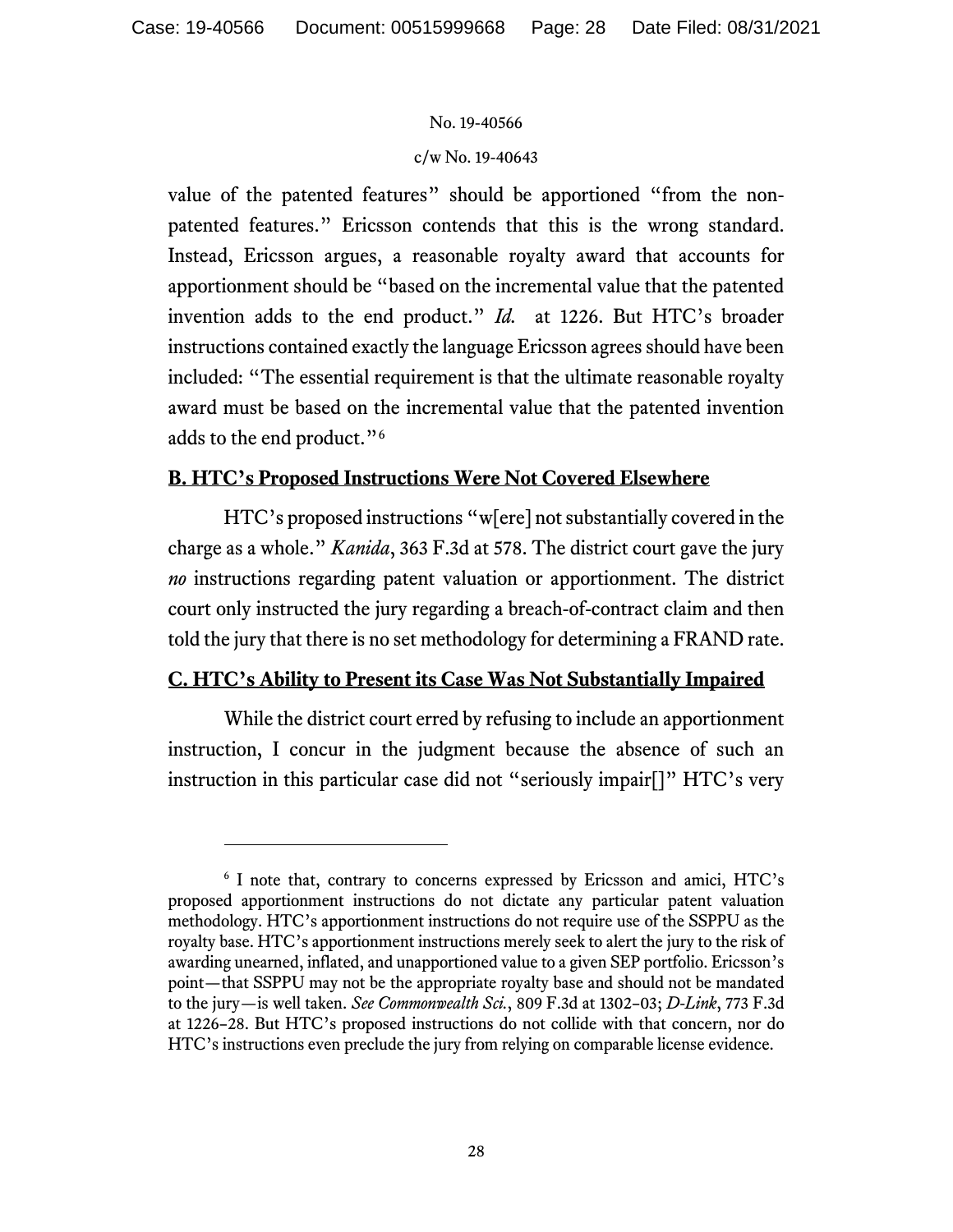c/w No. 19-40643

"ability to present" its position. *Id.* 

The district court did nothing to prevent HTC from presenting the jury with evidence about the importance of apportionment. And that is exactly what HTC did: repeatedly clarifying that the jury needed to engage in apportionment. At times, Ericsson's witnesses even agreed. And, to the extent Ericsson presented testimony tying the perceived market value of standardized cellular connectivity to Ericsson's SEPs, HTC could have—but did not—object to this testimony on apportionment grounds. HTC was not seriously impaired from presenting the evidence necessary to convince the jurors that apportionment was appropriate.

Moreover, the jury instructions actually administered left the jury with discretion. Specifically, with respect to FRAND, the district court instructed the jury as follows:

Whether or not a license is FRAND will depend upon the totality of the particular facts and circumstances existing during the negotiations and leading up to the license.

Ladies and gentlemen, there is no fixed or required methodology for setting or calculating the terms of a FRAND license rate.

Far from impairing HTC's case or prohibiting application of any given theory, the district court gave the jury latitude to apportion value as the consensus of expert testimony told it to.[7](#page-28-0)

<span id="page-28-0"></span><sup>7</sup> Although the jury expressed some confusion during deliberations, the jury's confusion was generalized, asking the district court to "help us frame question #1 in different terms" and stating that the jury had "great difficulty getting jurors to agree on what the question is asking." Question one asked "whether HTC prove[d] by a preponderance of the evidence that Ericsson breached its contractual obligation to offer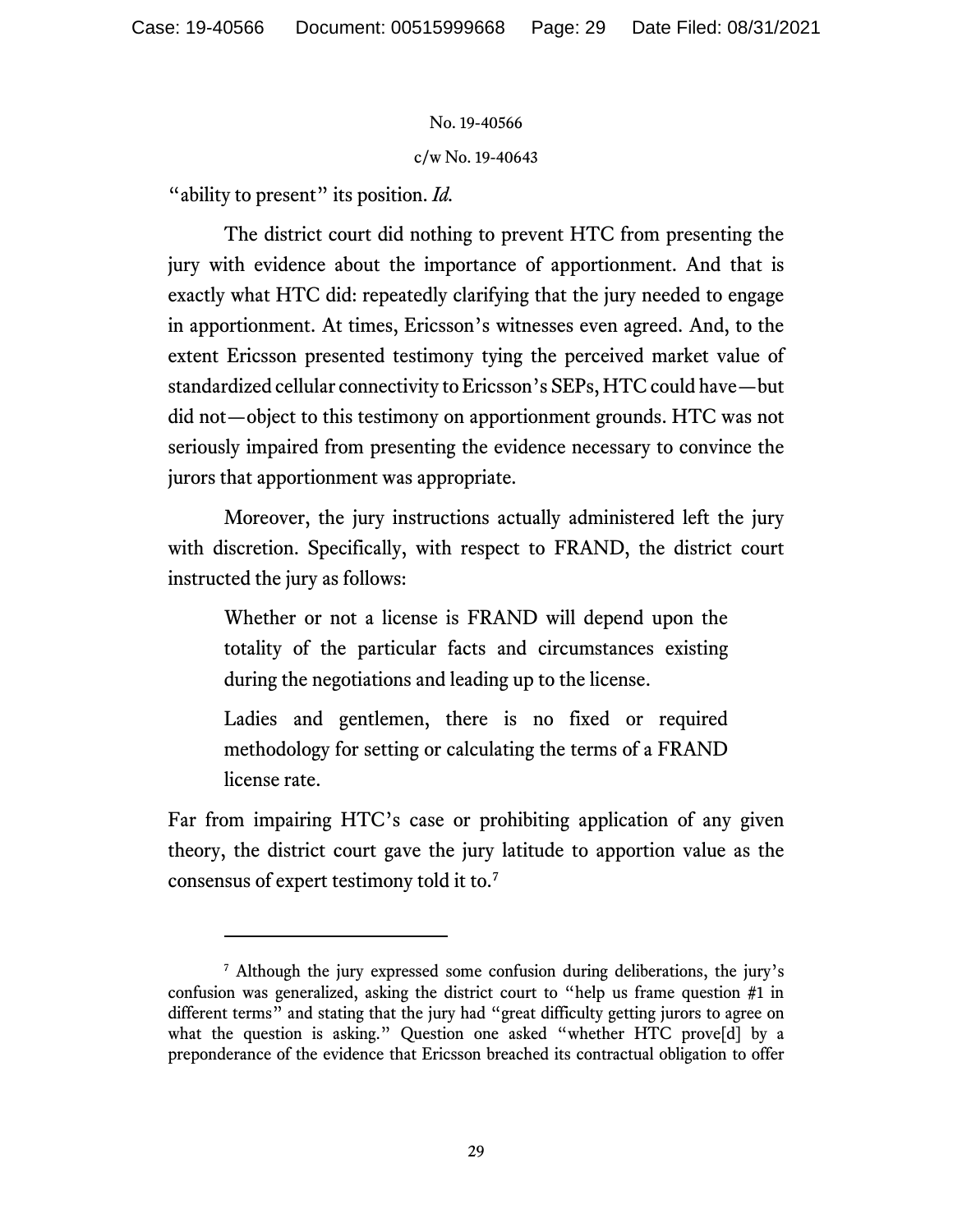c/w No. 19-40643

## **III. Conclusion**

In my view, the district court erred when it did not instruct the jury to isolate the value of Ericsson's SEPs from the value of standardization. The district court denied proposed apportionment instructions from both parties and diverged from the fundamental apportionment-instruction requirement currently required by the Federal Circuit. I recognize that this case presents what apparently is the first breach-of-FRAND jury trial in this country, making the district court's omission understandable. But, although it may be the first such trial, it is unlikely to be the last. Indeed, recently, the Supreme Court was asked to consider whether a FRAND-bound SEP holder has a jury trial right in a proceeding seeking specific performance. *TCL Comm. Tech. Holdings Ltd. v. Telefonaktiebolaget LM Ericsson*, 943 F.3d 1360 (Fed. Cir. 2019), *cert. denied*, 141 S. Ct. 239 (2020). If more FRAND disputes are submitted to juries, proper instructions about apportionment and the FRAND obligation generally will be significant.

In short, because I conclude that the absence of apportionment instructions did not "substantially impair" HTC's ability to present its case, I would hold that "the district judge's failure to give the requested [apportionment] instruction . . . does not rise to the level of *reversible* error in this case." *Kanida*, 363 F.3d at 579 (emphasis added).

HTC a license, on FRAND terms, to Ericsson's cellular standard-essential patents." Importantly, when the district court consulted with the parties about how to respond to the jury's note, HTC articulated no linkage between the jury's question and apportionment. Likewise, HTC did not object during Ericsson's closing arguments when Ericsson urged valuation theories that do not align with apportionment.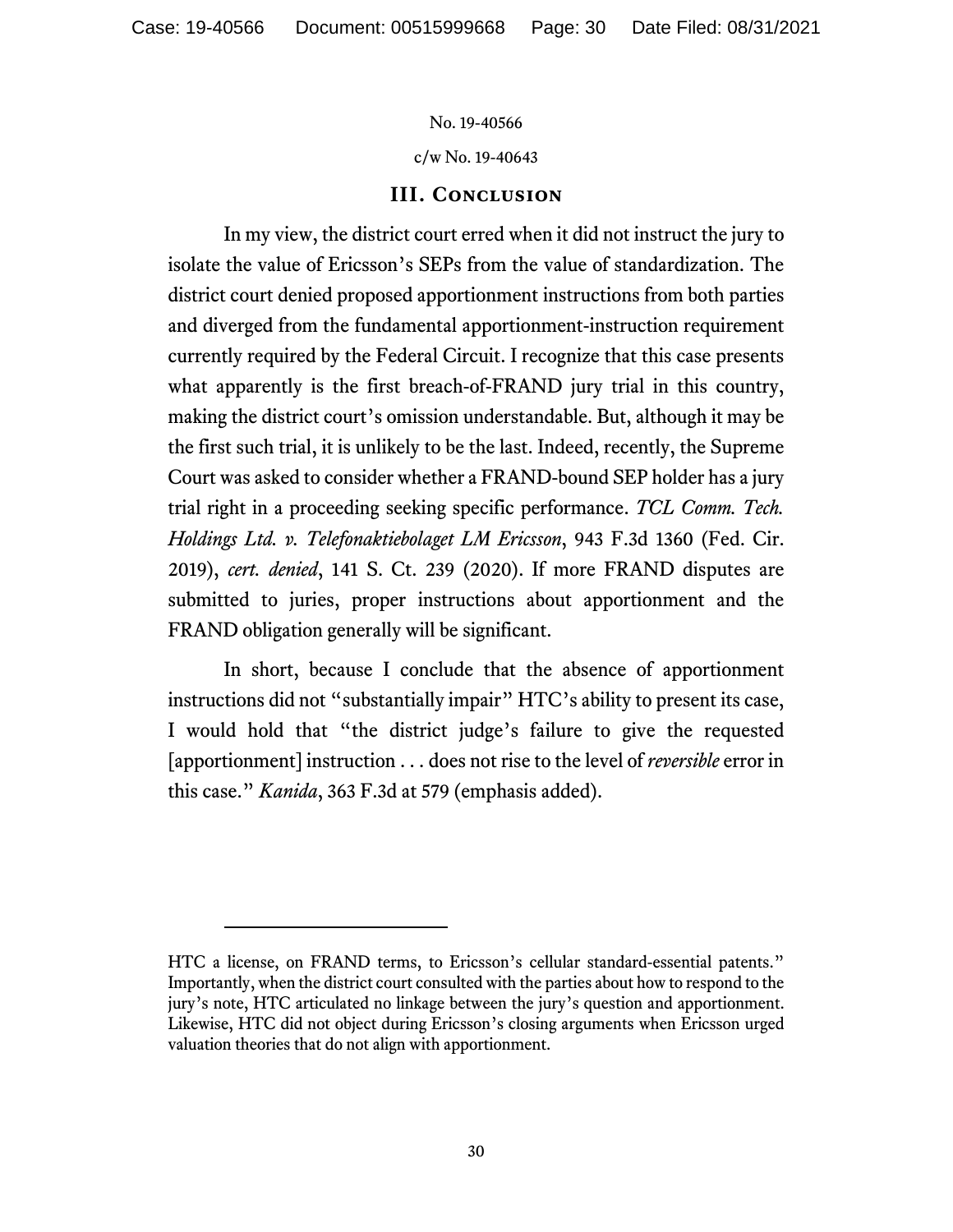# *United States Court of Appeals*

**FIFTH CIRCUIT OFFICE OF THE CLERK**

**LYLE W. CAYCE CLERK**

**TEL. 504-310-7700 600 S. MAESTRI PLACE, Suite 115 NEW ORLEANS, LA 70130**

August 31, 2021

MEMORANDUM TO COUNSEL OR PARTIES LISTED BELOW

Regarding: Fifth Circuit Statement on Petitions for Rehearing or Rehearing En Banc

> No. 19-40566 HTC v. Telefonaktiebolaget USDC No. 6:18-CV-243

Enclosed is a copy of the court's decision. The court has entered judgment under Fed. R. App. P. 36. (However, the opinion may yet contain typographical or printing errors which are subject to correction.)

Fed. R. App. P. 39 through 41, and 5th Cir. R. 35, 39, and 41 govern costs, rehearings, and mandates. **5th Cir. R. 35 and 40 require you to attach to your petition for panel rehearing or rehearing en banc an unmarked copy of the court's opinion or order.** Please read carefully the Internal Operating Procedures (IOP's) following Fed. R. App. P. 40 and 5th Cir. R. 35 for a discussion of when a rehearing may be appropriate, the legal standards applied and sanctions which may be imposed if you make a nonmeritorious petition for rehearing en banc.

Direct Criminal Appeals. 5th Cir. R. 41 provides that a motion for a stay of mandate under Fed. R. App. P. 41 will not be granted simply upon request. The petition must set forth good cause for a stay or clearly demonstrate that a substantial question will be presented to the Supreme Court. Otherwise, this court may deny the motion and issue the mandate immediately.

Pro Se Cases. If you were unsuccessful in the district court and/or on appeal, and are considering filing a petition for certiorari in the United States Supreme Court, you do not need to file a motion for stay of mandate under Fed. R. App. P. 41. The issuance of the mandate does not affect the time, or your right, to file with the Supreme Court.

Court Appointed Counsel. Court appointed counsel is responsible for filing petition(s) for rehearing(s) (panel and/or en banc) and writ(s) of certiorari to the U.S. Supreme Court, unless relieved of your obligation by court order. If it is your intention to file a motion to withdraw as counsel, you should notify your client promptly, **and advise them of the time limits for filing for rehearing and certiorari**. Additionally, you MUST confirm that this information was given to your client, within the body of your motion to withdraw as counsel.